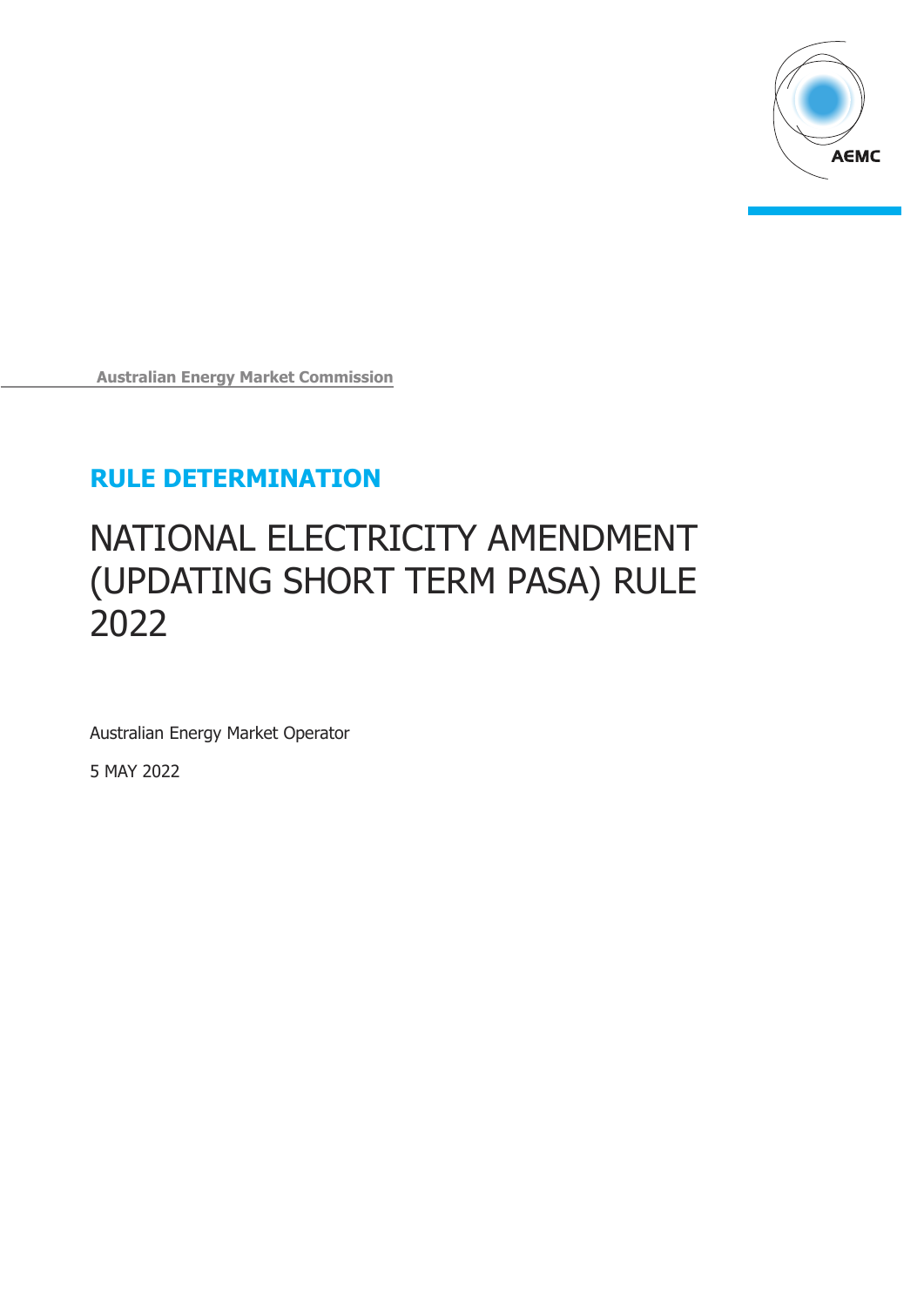### INQUIRIES

Australian Energy Market Commission GPO Box 2603 Sydney NSW 2000

E aemc@aemc.gov.au T (02) 8296 7800

Reference: ERC0332

**CITATION** AEMC, Updating Short Term PASA, Rule determination, 5 May 2022

## ABOUT THE AEMC

The AEMC reports to the Energy Ministers' Meeting (formerly the Council of Australian Governments Energy Council). We have two functions. We make and amend the national electricity, gas and energy retail rules and conduct independent reviews for the Energy Ministers' Meeting.

This work is copyright. The Copyright Act 1968 permits fair dealing for study, research, news reporting, criticism and review. Selected passages, tables or diagrams may be reproduced for such purposes provided acknowledgement of the source is included.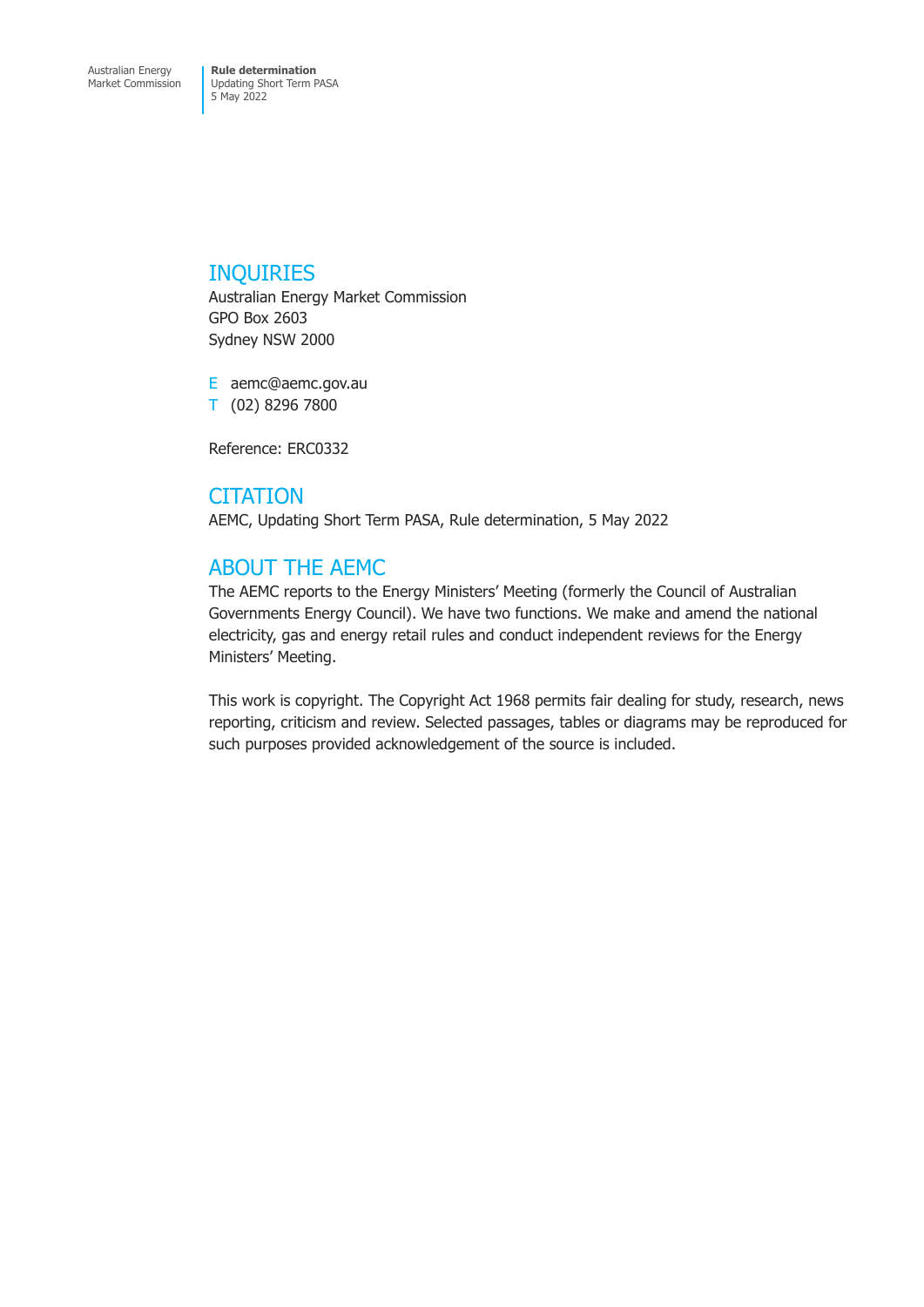**Rule determination**  Updating Short Term PASA 5 May 2022

## **SUMMARY**

1 The Australian Energy Market Commission (AEMC or Commission) has made a final rule to amend the National Electricity Rules (NER) in relation to the short-term projected assessment of system adequacy (ST PASA). ST PASA is the tool that the Australian Energy Market Operator (AEMO) uses to forecast reliability and security conditions up to seven days ahead of real time. The final rule is in response to a rule change request submitted by AEMO, and is consistent with AEMO's rule change request. The final rule provides AEMO with flexibility to update ST PASA so that it remains fit for purpose as the market develops, and reduces the cost and time associated with these updates.

## Key features of the final rule

2 The final rule provides a specific objective for ST PASA, and introduces principles that are linked to the objective to guide AEMO as it administers ST PASA (see Figure 1). This framework will enable AEMO and market participants to work together to decide on the appropriate information to be included in ST PASA.

#### **Figure 1: Overview of principles-based approach to ST PASA**



Source: AEMC

Note: A full description of the more preferable final rule can be found in section 2.4.

3 In addition to the introduction of the principles-based framework for ST PASA, the final rule also:

specifies that AEMO must publish forecasts of: $<sup>1</sup>$ </sup>

i

<sup>1</sup> Note that further changes will be made to clauses 3.7.3(h)(1) and (2) following the commencement of the *Integrating Energy Storage Systems into the NEM* (IESS) rule change. These changes will include bi-directional units, a new participant category created in the IESS rule change.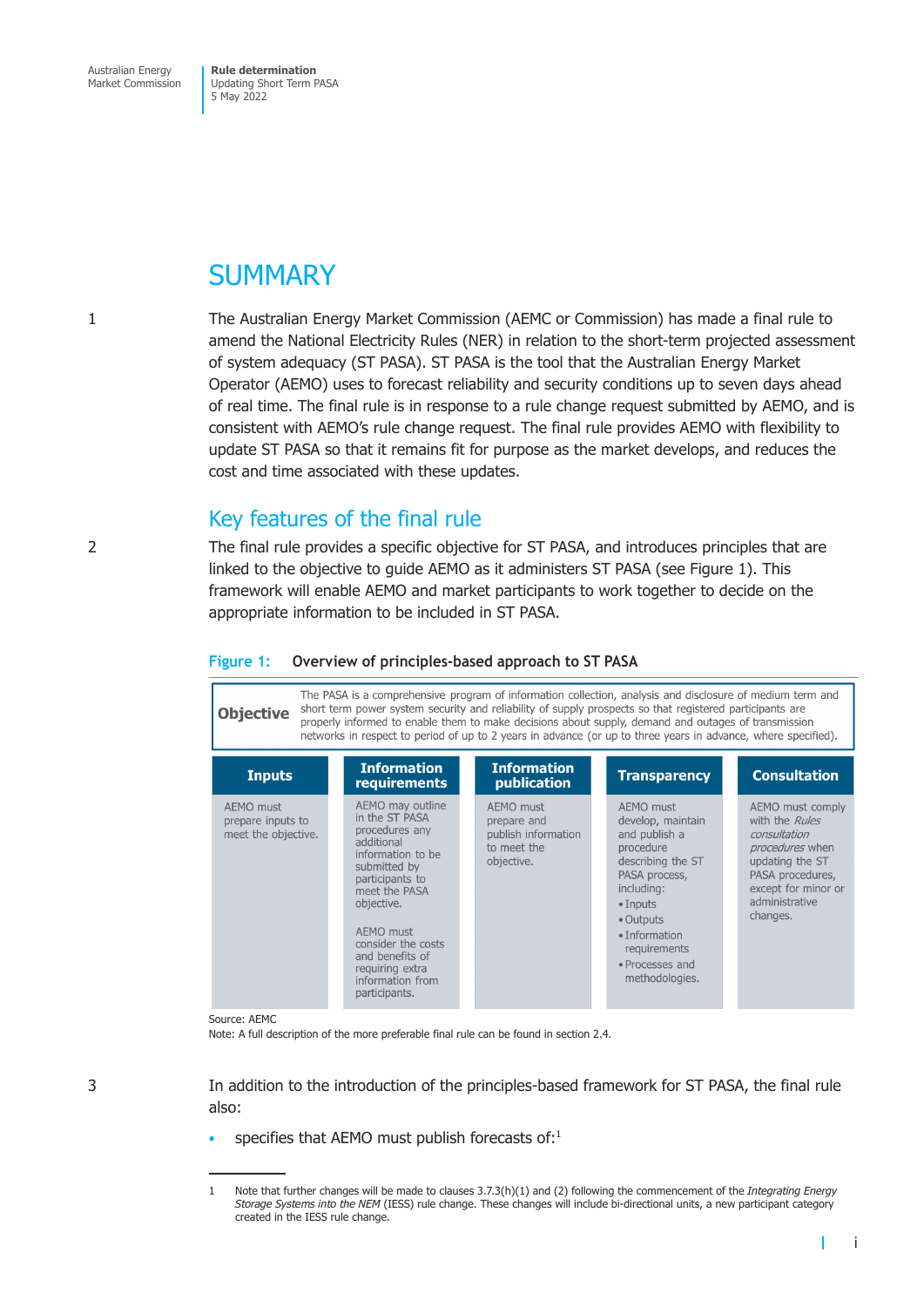- available capacity of individual scheduled generating plant and wholesale demand response units
- PASA availability for individual scheduled generating units, scheduled loads, scheduled network service providers and wholesale demand response units
- specifies that ST PASA covers each 30-minute period (or such shorter period as determined by AEMO) in at least the seven trading days from and including the day of publication
- makes changes to the definition of energy constraint and PASA availability.

4 The final rule is consistent with AEMO's rule change request but differs from the request by:

- providing AEMO with additional discretion to administer ST PASA
- balances this additional discretion with principles to guide the use of the discretion and greater industry consultation requirements.
- 5 There are no substantive policy changes in the final determination and rule from the draft rule. However the Commission has made some minor clarifying changes to address issues raised in submissions. The Commission has clarified the timeframes over which ST PASA is published and has made amendments to incorporate changes made in the *Integrating Energy Storage Systems into the NEM* rule change. The Commission has also provided further clarification and explanation on key issues raised in submissions to the draft determination.
- 6 The Commission has also changed the implementation date from quarter 3 2023 in the draft rule to 31 July 2025 in the final rule. This change is based on advice from AEMO that following a more detailed assessment, there are a number of complex issues that require additional time to implement the final rule. In addition, the final rule obligates AEMO to publish the ST PASA procedures by 30 April 2025, giving participants three months to comply with the procedures before the rule commences on 31 July 2025.

## Benefits of the more preferable rule

7 The Commission has made a rule that will facilitate the ongoing effectiveness of ST PASA as the market continues to change. The key benefits of the final rule are that it:

- **Promotes reliability and security at lowest cost** by providing AEMO more flexibility to update the inputs used, the information required from participants and the information published in ST PASA. The changes:
	- improve the ability of AEMO to assess reliability and security conditions in the NEM as the market develops, by enabling AEMO to work with market participants to decide on the relevant information to include in ST PASA
	- improve the information provided to market participants by specifying that AEMO must publish availability and PASA availability information at a DUID level, as well as enabling AEMO to include additional information following consultation with stakeholders. This will better inform the market of generation availability, and allow market participants to make better decisions regarding scheduling planned maintenance and expected reliability and security conditions.

T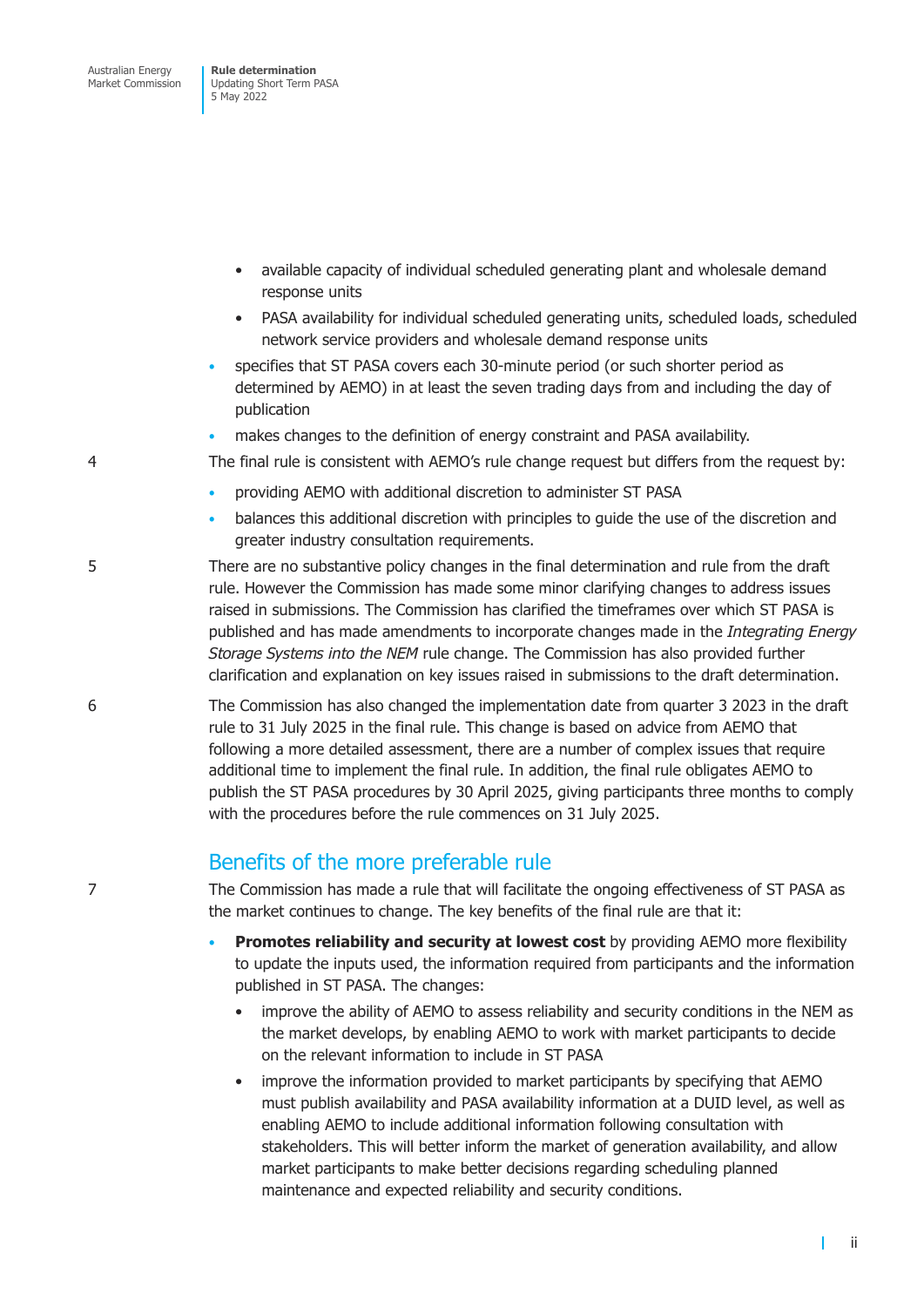- **Minimises administrative compliance requirements and costs** by improving the flexibility of AEMO to respond to changes in the market and removing unnecessary steps that may be required to make changes to ST PASA. The final rule also requires AEMO to thoroughly consult with market participants when making changes to ST PASA and to balance the benefits and costs of requiring more information from participants. The final rule improves transparency of AEMO processes compared to the current arrangements by strengthening the reporting requirements on AEMO.
- **Promotes efficient facilitation of broader reform program** by linking information requirements and publication to the objective for PASA which clearly references power system security. The final rule enables AEMO to adjust ST PASA to incorporate future changes to the system security regulatory framework.

 $\mathbf{I}$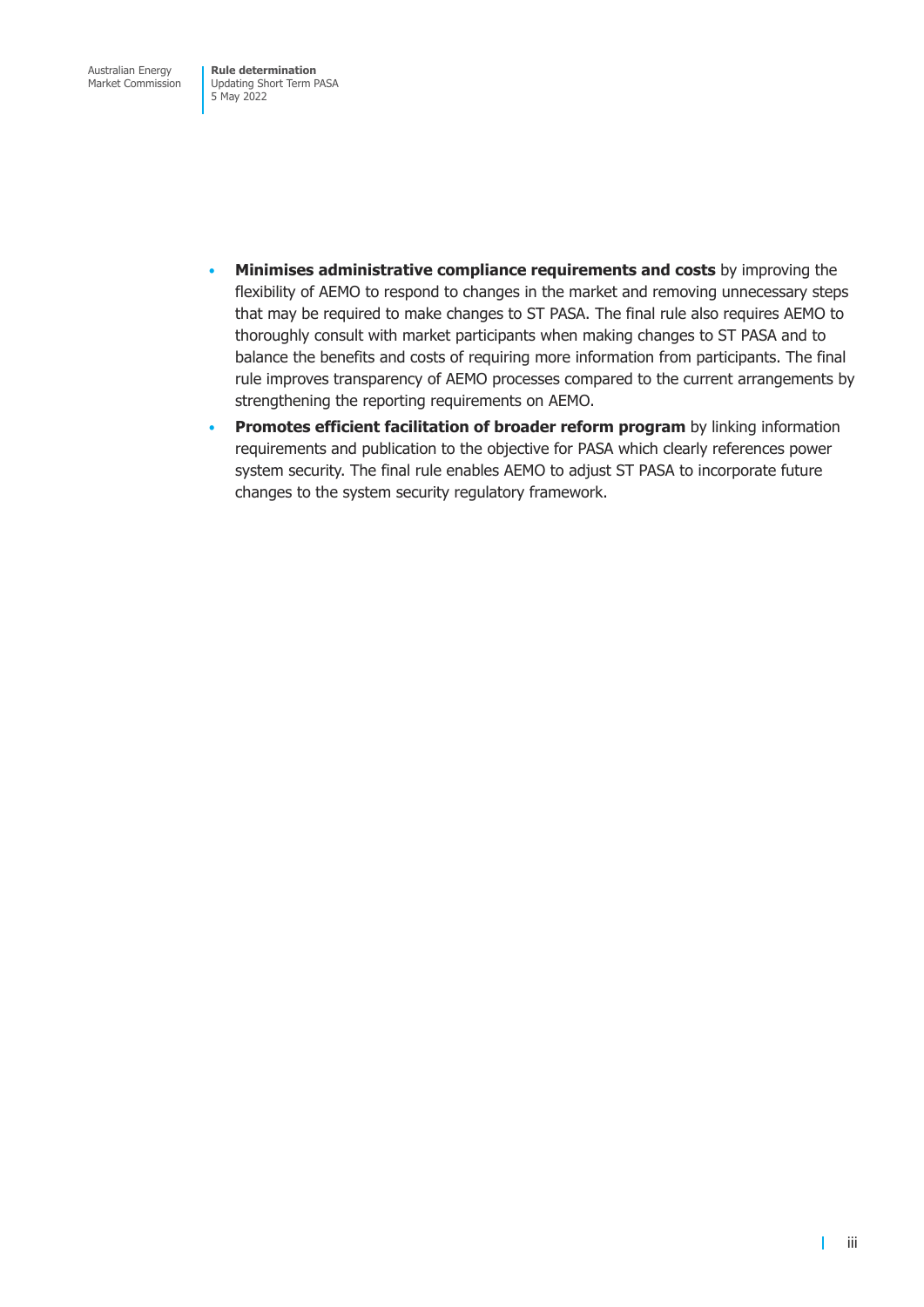Market Commission

## **CONTENTS**

| 1                                                         |                                  | AEMO's rule change request                                                                                                                   | $\mathbf{1}$   |
|-----------------------------------------------------------|----------------------------------|----------------------------------------------------------------------------------------------------------------------------------------------|----------------|
| 1.1                                                       |                                  | The rule change request                                                                                                                      | $\mathbf{1}$   |
| 2                                                         |                                  | Final rule determination                                                                                                                     | 2              |
| 2.1                                                       |                                  | The rule making process                                                                                                                      | $\overline{2}$ |
| 2.2                                                       |                                  | Rule making test                                                                                                                             | $\overline{2}$ |
| 2.3                                                       |                                  | The Commission's final rule and final rule determination                                                                                     | 3              |
| 3                                                         |                                  | Principles-based approach to ST PASA                                                                                                         | 6              |
| 3.1                                                       |                                  | Rule change request and draft determination                                                                                                  | 6              |
| 3.2                                                       |                                  | Analysis and conclusions on issues from the draft determination.                                                                             | 6              |
| 4                                                         |                                  | <b>Combination of PD PASA and ST PASA</b>                                                                                                    | 15             |
| 4.1                                                       |                                  | Rule change and draft determination                                                                                                          | 15             |
| 4.2                                                       |                                  | Stakeholder views on the draft determination                                                                                                 | 16             |
| 4.3                                                       |                                  | Analysis and final decision                                                                                                                  | 16             |
| 5                                                         |                                  | <b>Publication of DUID information</b>                                                                                                       | 18             |
| 5.1                                                       |                                  | Rule change request and draft determination                                                                                                  | 18             |
| 5.2                                                       |                                  | Stakeholder views on the draft determination                                                                                                 | 19             |
| 5.3                                                       |                                  | Analysis and final decision                                                                                                                  | 19             |
| 6                                                         |                                  | Changing definitions of PASA availability and energy constraint                                                                              | 21             |
| 6.1                                                       |                                  | Rule change and draft determination                                                                                                          | 21             |
| 6.2                                                       |                                  | Stakeholder feedback to the draft determination                                                                                              | 23             |
| 6.3                                                       |                                  | Analysis and final decision                                                                                                                  | 23             |
| 7                                                         |                                  | Implementation                                                                                                                               | 25             |
| <b>Abbreviations</b>                                      |                                  |                                                                                                                                              | 26             |
| <b>APPENDICES</b><br>A                                    |                                  | Summary of other issues raised in submissions                                                                                                | 27             |
| B                                                         | Legal requirements under the NEL |                                                                                                                                              | 29             |
| B.1                                                       | Final rule determination         |                                                                                                                                              | 29             |
| B.2                                                       | Power to make the rule           |                                                                                                                                              | 29             |
| <b>B.3</b>                                                | Commission's considerations      |                                                                                                                                              | 29             |
| <b>B.4</b>                                                | Civil penalties                  |                                                                                                                                              | 30             |
| B.5                                                       | Conduct provisions               |                                                                                                                                              | 30             |
| <b>TABLES</b><br>Table A.1:                               |                                  | Summary of other issues raised in submissions                                                                                                | 27             |
| <b>FIGURES</b><br>Figure 1:<br>Figure 4.1:<br>Figure 4.2: |                                  | Overview of principles-based approach to ST PASA<br>AEMO's proposed changes to the ST PASA timeframes<br>Clarification of ST PASA timeframes | j.<br>15<br>17 |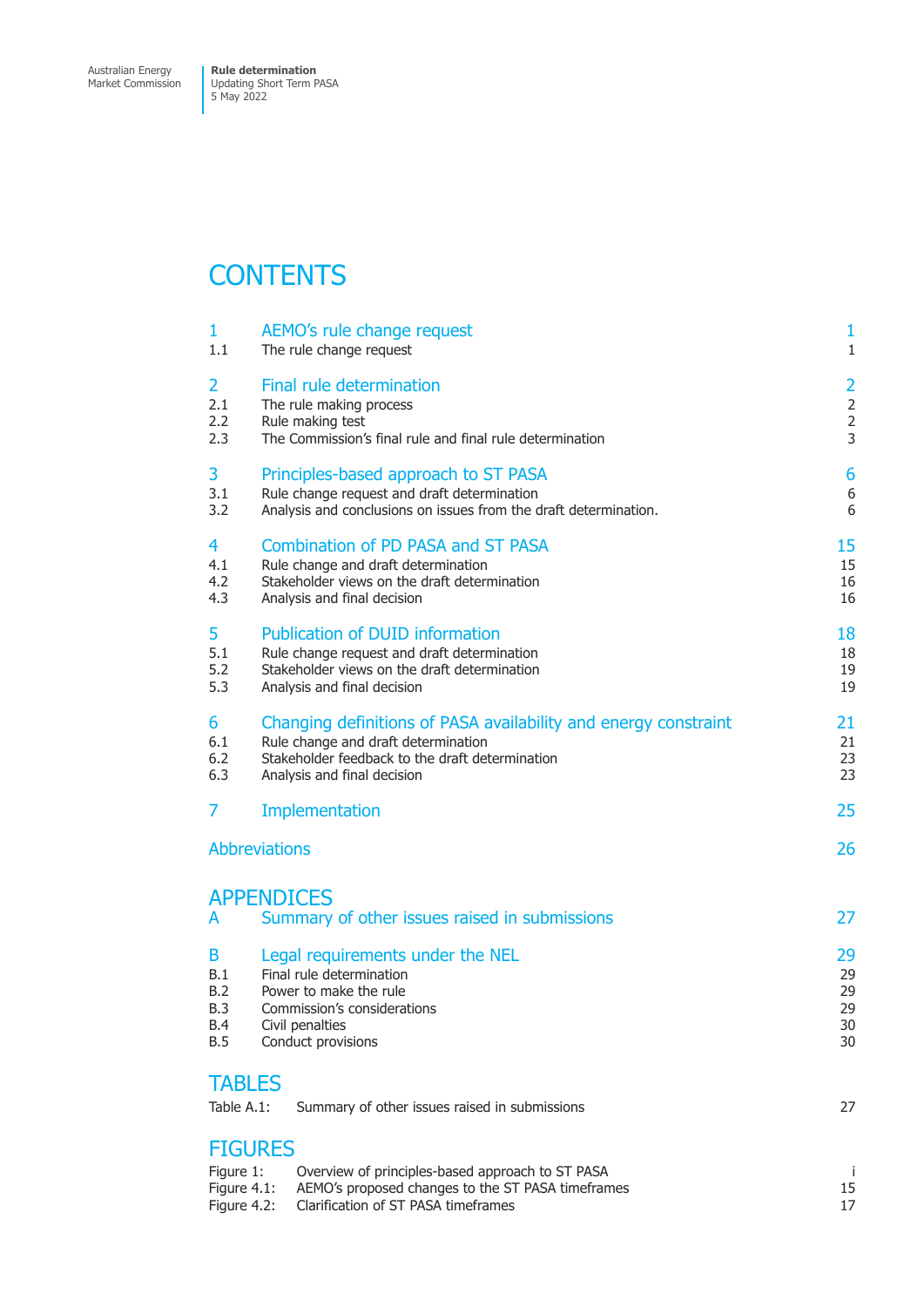**Rule determination**  Updating Short Term PASA 5 May 2022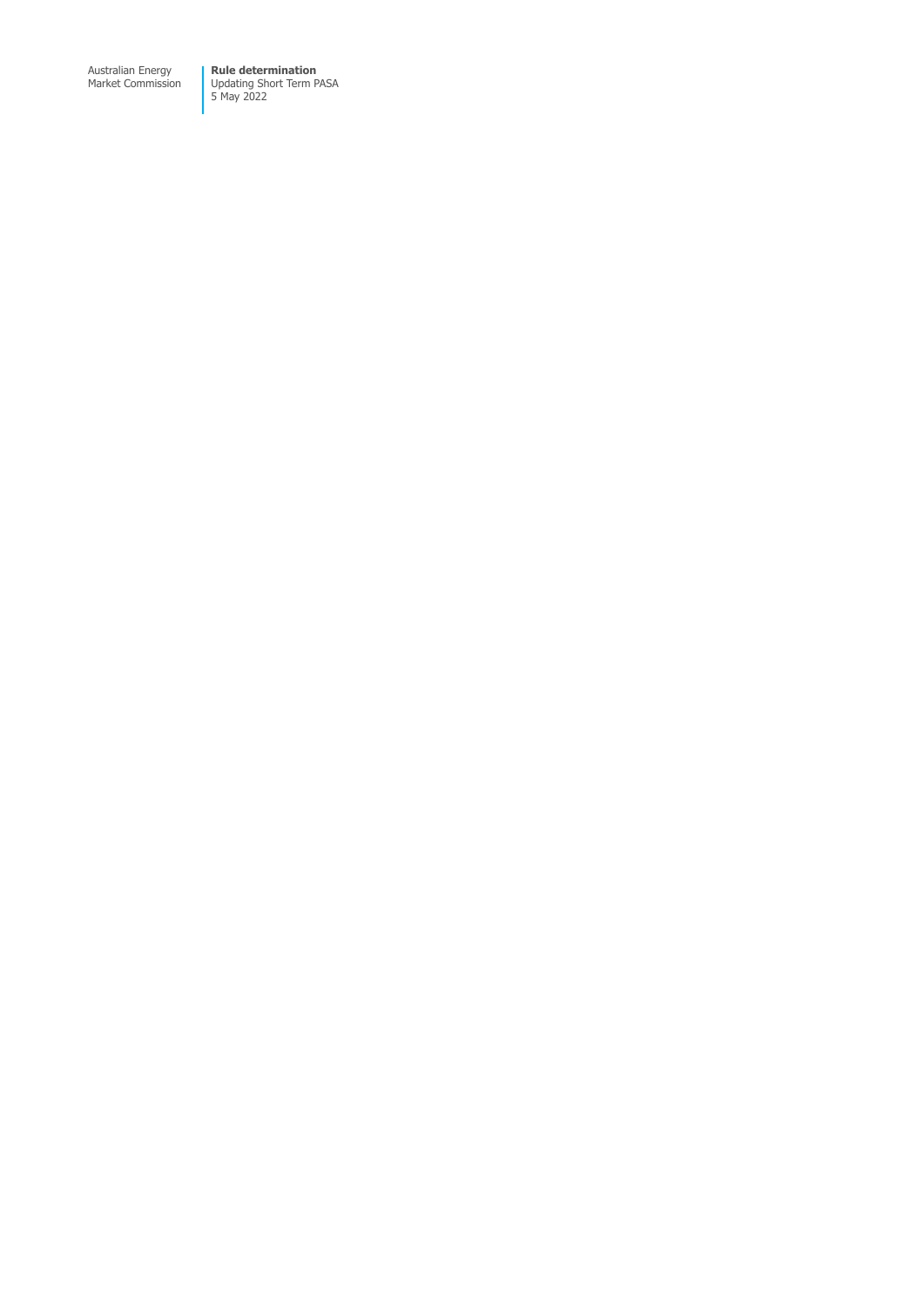<span id="page-7-0"></span>**Rule determination**  Updating Short Term PASA 5 May 2022

## 1 AEMO'S RULE CHANGE REQUEST

This section provides a brief overview of the rule change request submitted by the Australian Energy Market Operator (AEMO). For a more detailed description of the rule change request, including the current arrangements and relevant background, please refer to the consultation paper and draft determination.<sup>2</sup>

### 1.1 The rule change request

On 29 June 2021, AEMO made a request to the Australian Energy Market Commission (AEMC or Commission) to make a rule regarding the short-term projected assessment of system adequacy (ST PASA). $3$ 

In the rule change request, AEMO raised a number of issues with the existing framework for ST PASA in the NER, including:<sup>4</sup>

- the NER is overly prescriptive and limits flexibility to make changes that may be beneficial to the market
- the NER is inconsistent with what AEMO does in practice
- the NER contains definitions that are no longer fit for purpose.

AEMO sought to resolve the issues raised in the rule change request by proposing a rule change to:

- Introduce a principles-based framework in clause 3.7.3 of the NER to provide more flexibility to AEMO and market participants to update ST PASA.
- Combine the PD PASA and ST PASA processes and refer to them collectively as ST PASA, to improve the transparency and governance of the PD PASA process.
- Require the publication of generator availability information on a DUID (per unit) level to provide more transparency to market participants about the future state of the market.
- Alter the definitions of PASA availability and energy constraint to provide more relevant information to the market.

<sup>2</sup> AEMC, *Updating Short Term PASA,* consultation paper, 26 August 2021. AEMC, *Updating Short Term PASA,* draft determination, 2 December 2021.

<sup>3</sup> AEMC, *Updating Short Term PASA,* rule change request, 29 June 2021, pp. 2-9.

<sup>4</sup> AEMC, *Updating Short Term PASA,* rule change request, 29 June 2021, pp. 7-9.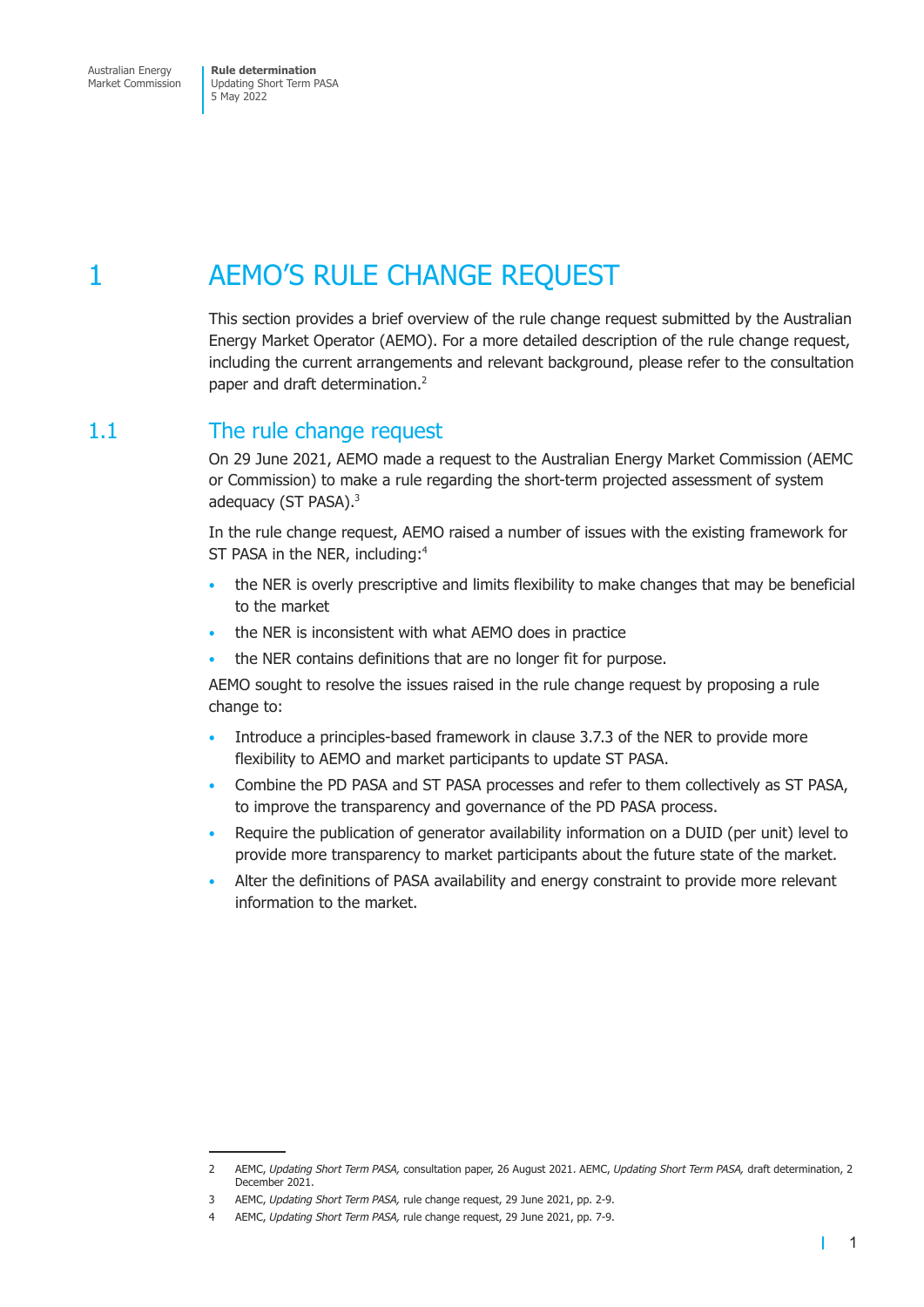## <span id="page-8-0"></span>2 FINAL RULE DETERMINATION

### 2.1 The rule making process

The rule making process has been:

- 26 August 2021: The Commission published a consultation paper identifying specific issues for consultation.<sup>5</sup>
- 23 September 2021: The Commission received 15 submissions to the consultation paper.
- 2 December 2021: The Commission published a draft rule and draft determination, which responded to issues raised in the submissions to the consultation paper.<sup>6</sup>
- 10 February 2022: The Commission received 11 submissions to the draft determination.

The Commission considered all issues raised by stakeholders in submissions. Issues raised in submissions are discussed and responded to throughout this final rule determination. Issues that are not discussed in the body of this document have been summarised and responded to in Appendix A.

### 2.2 Rule making test

#### **2.2.1 Achieving the NEO**

Under the NEL the Commission may only make a rule if it is satisfied that the rule will, or is likely to, contribute to the achievement of the national electricity objective (NEO).<sup>7</sup> This is the decision making framework that the Commission must apply.

The NEO is:<sup>8</sup>

to promote efficient investment in, and efficient operation and use of, electricity services for the long term interests of consumers of electricity with respect to:

- (a) price, quality, safety, reliability and security of supply of electricity; and
- (b) the reliability, safety and security of the national electricity system.

#### **2.2.2 Making a more preferable rule**

Under s. 91A of the NEL, the Commission may make a rule that is different (including materially different) to a proposed rule (a more preferable rule) if it is satisfied that, having regard to the issue or issues raised in the rule change request, the more preferable rule will or is likely to better contribute to the achievement of the NEO.

In this instance, the Commission has made a more preferable rule. The reasons are summarised below in Section 2.4.

<sup>5</sup> AEMC, *Updating Short Term PASA,* consultation paper, 26 August 2021.

<sup>6</sup> AEMC*, Updating Short Term PASA,* draft determination, 2 Decmber 2021.

<sup>7</sup> Section 88 of the NEL.

<sup>8</sup> Section 7 of the NEL.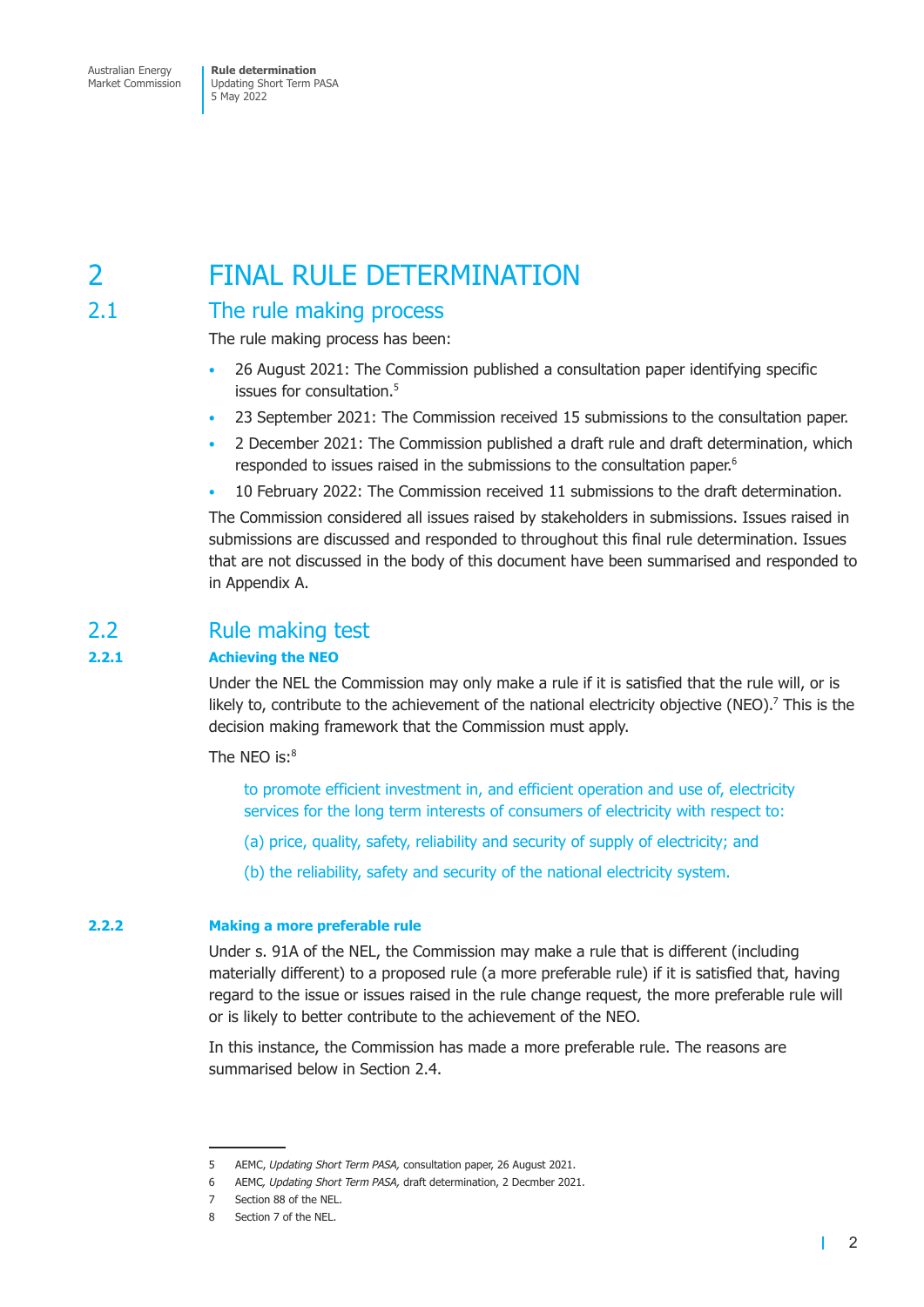<span id="page-9-0"></span>**Rule determination**  Updating Short Term PASA 5 May 2022

## 2.3 The Commission's final rule and final rule determination

Further information on the legal requirements for making this final rule determination is set out in Appendix B.

#### **2.3.1 Detailed description of the final rule**

The Commission's final rule determination is to make a more preferable final rule. The key feature of the final rule is to introduce an objective and principles-based framework in the NER for ST PASA.

Specifically, the more preferable final rule directly links ST PASA to the objective for PASA in clause 3.7.1(b), and introduces principles that are explicitly linked to the objective to guide AEMO as it administers ST PASA. $9$  The objective for PASA under clause 3.7.1(b) is:

The PASA is a comprehensive program of information collection, analysis and disclosure of medium term and short term system security and reliability of supply prospects so that Registered Participants are properly informed to enable them to make decisions about supply, demand and outages of transmission networks in respect of periods up to 2 years in advance (or up to 3 years, where specified).

AEMO is required to develop and publish the ST PASA procedures, which describe:<sup>10</sup>

- how AEMO will prepare inputs for ST PASA
- the information AEMO will publish to meet the ST PASA objective
- the processes and methodologies AEMO will apply to produce the ST PASA information
- the period to be covered by the short term PASA if it is different to a 30-minute period
- any additional information to be submitted by each relevant participant.

AEMO will have discretion to consult with participants on the inputs that it uses in the ST PASA, the information that AEMO may require from participants to meet the objective, the information it publishes in the ST PASA and its processes and methodologies for administering the ST PASA. AEMO must consider the benefits and costs of collecting the relevant information from Registered Participants.11 AEMO must comply with the *Rules consultation procedures* when developing and amending the ST PASA procedures, except for minor or administrative changes.<sup>12</sup> The Commission expects that AEMO will consult with the AEMC and the AER during this process.

The final rule specifies that AEMO must publish, among other things, forecasts of: $13$ 

available capacity of individual scheduled generating plant and wholesale demand response units; and

<sup>9</sup> See clauses 3.7.3(g)(4), 3.7.3(h)(3) and 3.7.3(k) in the final rule.

<sup>10</sup> See clause 3.7.3(c) in the final rule.

<sup>11</sup> See clause 3.7.3(c)(5) in the final rule.

<sup>12</sup> See clause 3.7.3(d) and (e) in the final rule.

<sup>13</sup> See clause  $3.7.3(k)(2)$  and (3) in the final rule.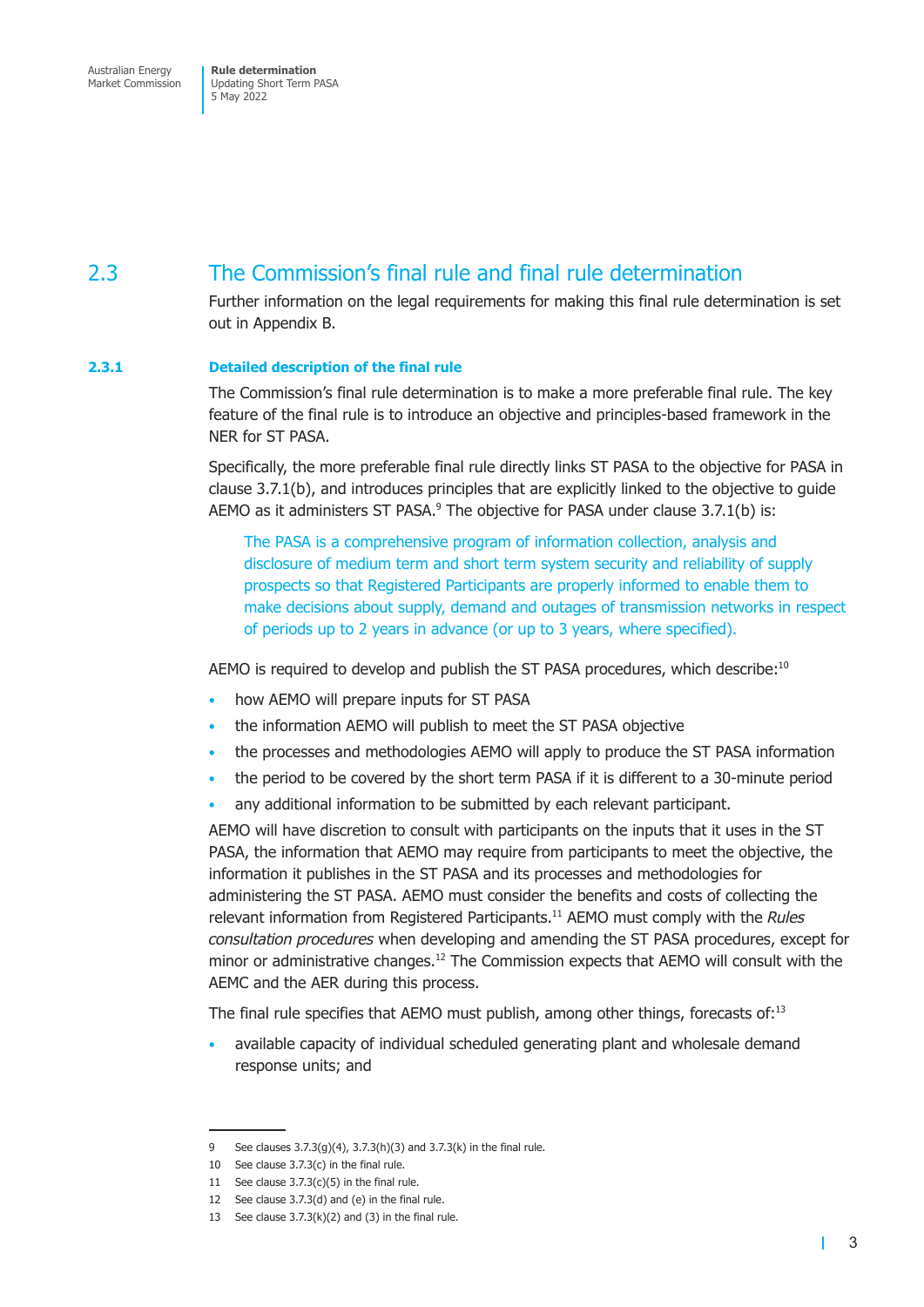• PASA availability for individual scheduled generating units, scheduled loads, scheduled network service providers and wholesale demand response units.

The final rule specifies that ST PASA covers at least the seven trading days from and including the day of publication, combining PD PASA and ST PASA.<sup>14</sup>

The final rule enables AEMO to publish the short-term PASA with a granularity of less than 30 minutes. This will provide AEMO with flexibility to adjust the granularity of ST PASA if it is appropriate to do so. $15$ 

Under the final rule, the changes to ST PASA will be implemented by 31 July 2025. The final rule includes a transitional arrangement that obligates AEMO to publish the ST PASA procedures by 30 April 2025, three months before the commencement of the final rule.

The final rule also includes a transitional arrangement that allows AEMO to begin consulting on the ST PASA procedures as defined in the new rules two weeks following the publication of the final rule.

#### **2.3.2 Changes from the draft determination**

Overall, the more preferable final rule is similar to the more preferable draft rule. The amendments that have been made in the final rule are:

- Amending clause 3.7.3(b) to clarify that the time period covered by ST PASA is not reduced under the final rule.
- Amending clauses 3.8.4(c)(3), 3.8.4(d)(2), 3.8.6(b) and 3.8.7(m) in the NER to incorporate the updated definition of energy constraint.
- Amending clauses 3.7.3(g)(2), 3.7.3(h)(1), 3.7.3(h)(2), 3.7.3(k)(2), 3.7.3(k)(3), 3.7.3(k)(4) and 3.8.6(g2) in the draft determination to incorporate changes made in the *Integrating Energy Storage Systems into the NEM* rule change.
- Amending clause  $3.7.3(h)(5)(v)$  to bring forward changes made to that provision in the new clause 3.7.3 to the commencement of the *Integrating Energy Storage Systems into the NEM* rule change.
- The implementation date has changed from quarter three 2023 in the draft rule to 31 July 2025 in the final rule.

#### **2.3.3 How the final rule addresses the assessment criteria**

Having regard to the issues raised in the rule change request and during consultation, the Commission is satisfied that the more preferable final rule is likely to better contribute to the achievement of the NEO. The final rule:

**Promotes reliability and security at lowest cost by providing AEMO more flexibility** to update the inputs used, the information required from participants and the information published in ST PASA. The changes:

<sup>14</sup> See clause 3.7.3(b) in the final rule.

<sup>15</sup> See clause 3.7.3(b) in the final rule.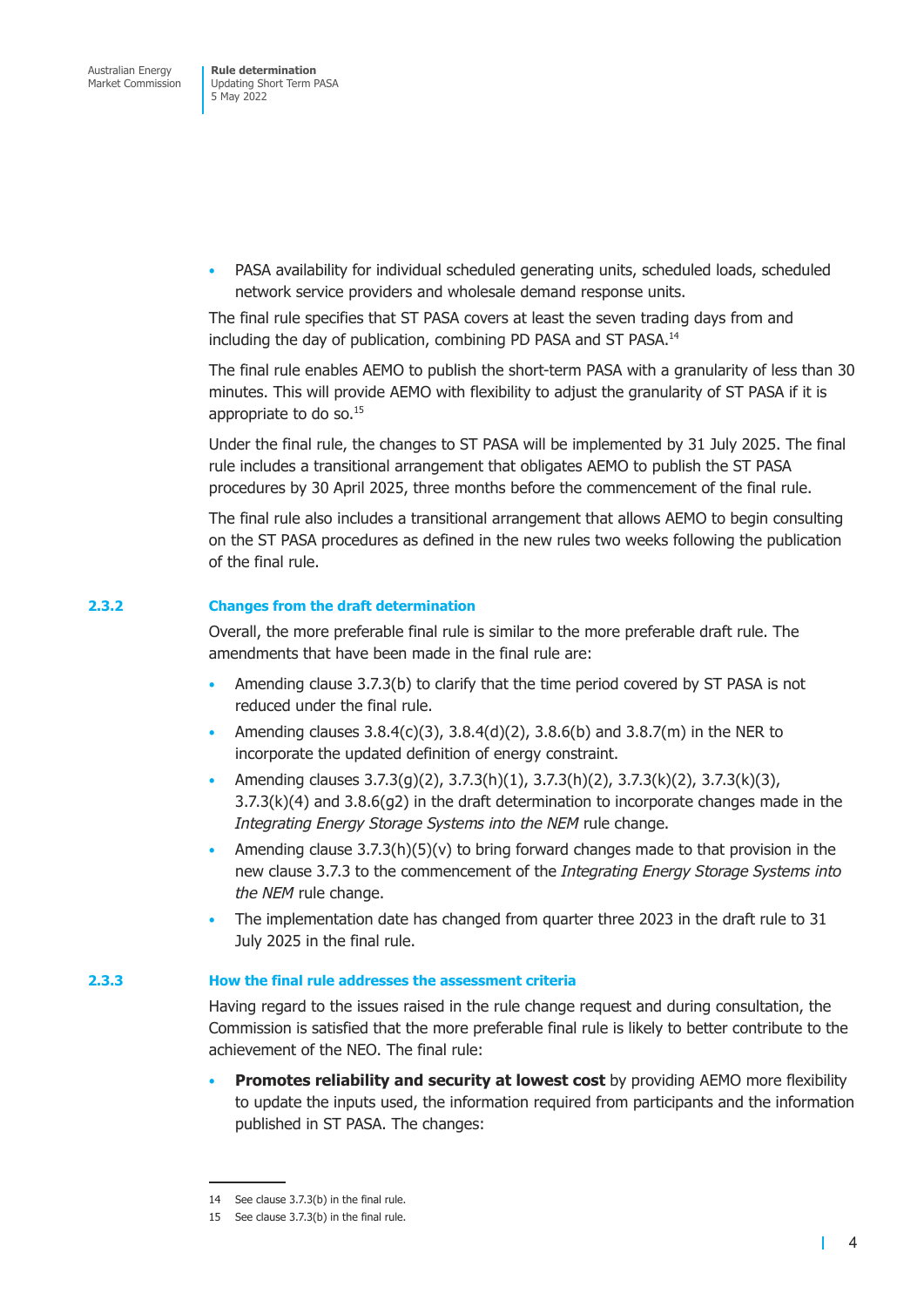**Rule determination**  Updating Short Term PASA 5 May 2022

- improve the ability of AEMO to assess reliability and security conditions in the NEM as the market develops, by enabling AEMO to work with market participants to decide on the relevant information to include in ST PASA
- improve the information provided to market participants by specifying that AEMO must publish availability and PASA availability information at a DUID level, as well as enabling AEMO to include additional information following consultation with stakeholders. This will better inform the market of generation availability, and allow market participants to make better informed decisions regarding scheduling planned maintenance and expected reliability and security conditions.
- **Minimises administrative compliance requirements and costs** by improving the flexibility of AEMO to respond to changes in the market and removing unnecessary steps that may be required to make changes to ST PASA. The final rule also requires AEMO to thoroughly consult with market participants when making changes to ST PASA and to balance the benefits and costs of requiring more information from participants. The final rule improves transparency of AEMO processes compared to the current arrangements by strengthening the reporting requirements on AEMO.
- **Promotes efficient facilitation of broader reform program** by linking information requirements and publication to the objective for PASA under clause 3.7.1 which clearly references power system security. The final rule enables AEMO to adjust ST PASA to incorporate future changes to the system security regulatory framework.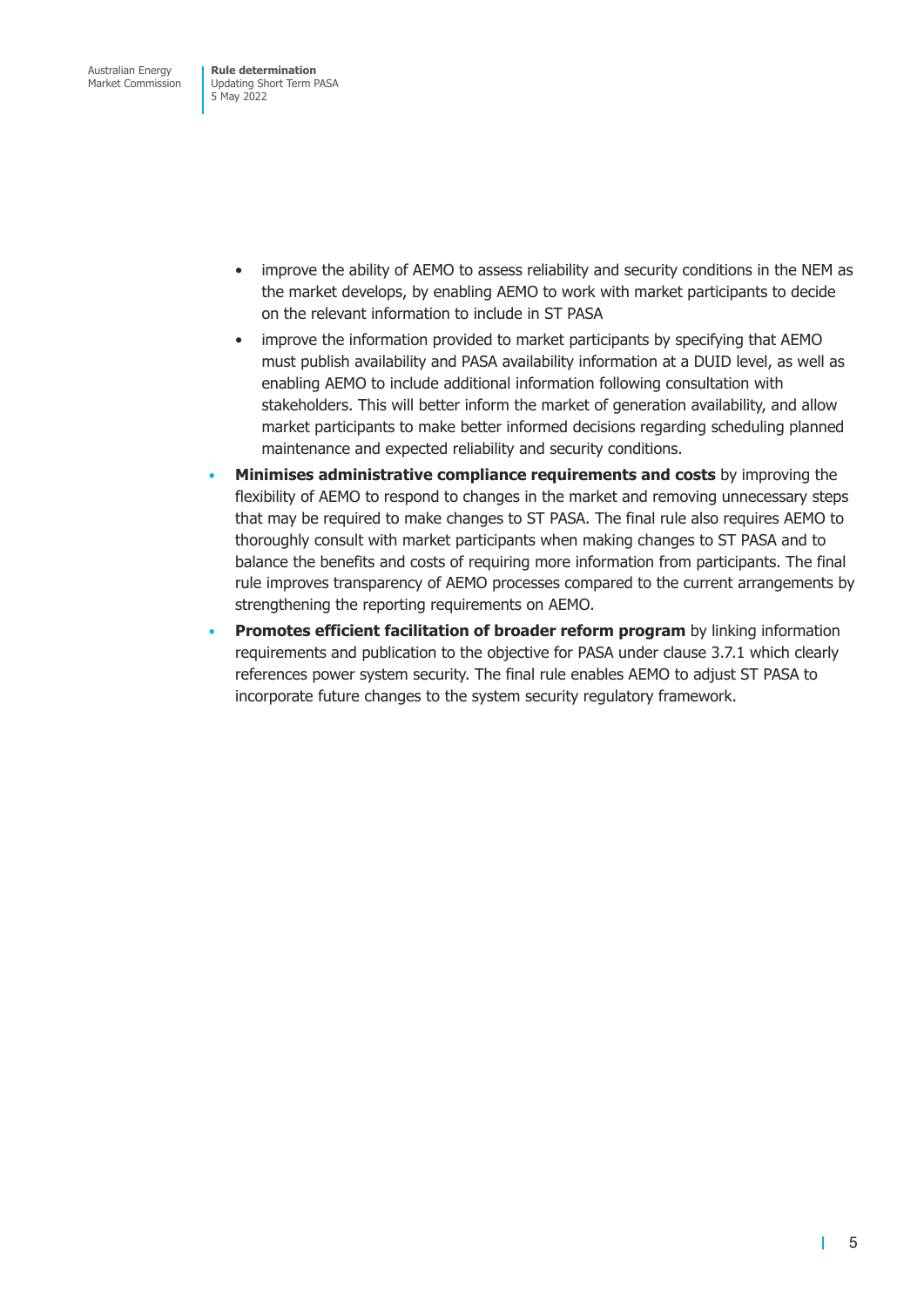<span id="page-12-0"></span>**Rule determination**  Updating Short Term PASA 5 May 2022

## 3 PRINCIPLES-BASED APPROACH TO ST PASA

This chapter discusses stakeholder feedback and presents the Commission's analysis and conclusions regarding AEMO's proposal to introduce a principles-based approach to ST PASA in the NER.

### 3.1 Rule change request and draft determination

AEMO proposed that a principles-based approach to ST PASA in the NER would better allow ST PASA to remain fit for purpose in a changing environment. In its rule change, AEMO raised a number of issues with the current framework in the NER. These issues included:

- that there are prescribed elements of ST PASA that are no longer useful, creating ambiguity
- that the existing framework limits AEMO's flexibility to make improvements to ST PASA over time.

More detail, including AEMO's reasoning, can be found in Section 3.1 of the draft determination for this rule change.<sup>16</sup>

In the draft determination, the Commission considered that the benefits of introducing a principles-based approach to ST PASA in the NER outweigh the disadvantages.<sup>17</sup> The Commission considered that a principles-based approach would most effectively enable AEMO to keep ST PASA fit for purpose as the market develops.

## 3.2 Analysis and conclusions on issues from the draft determination.

Stakeholders were generally supportive of the proposed principles-based approach to ST PASA.18

Some stakeholders suggested changes to specific elements of the principles-based approach. These are outlined below.

#### **3.2.1 Consultation requirements**

#### **Stakeholder views on draft determination.**

The draft rule required AEMO to follow the *Rules consultation procedures* when making or amending the ST PASA procedures.<sup>19</sup>

Market participants supported requiring AEMO to comply with the full *Rules consultation procedures* for the ST PASA procedures.<sup>20</sup>

г

<sup>16</sup> AEMC, *Updating Short Term PASA,* draft determination, December 2021, pp. 10-11.

<sup>17</sup> AEMC, *Updating Short Term PASA,* draft determination, December 2021, pp. 14-19

<sup>18</sup> Submissions to the draft determination: AEMO, p. 1; Australian Energy Council, p. 1; Shell Energy, p. 1; Origin Energy, p. 1; AGL, p. 1.

<sup>19</sup> See clause 3.7.3(d) in the draft rule.

<sup>20</sup> Submissions to the draft determination: CS Energy, p. 3; Snowy Hydro, p. 1; Australian Energy Council, p. 1; Origin, p. 1; AGL, p. 1.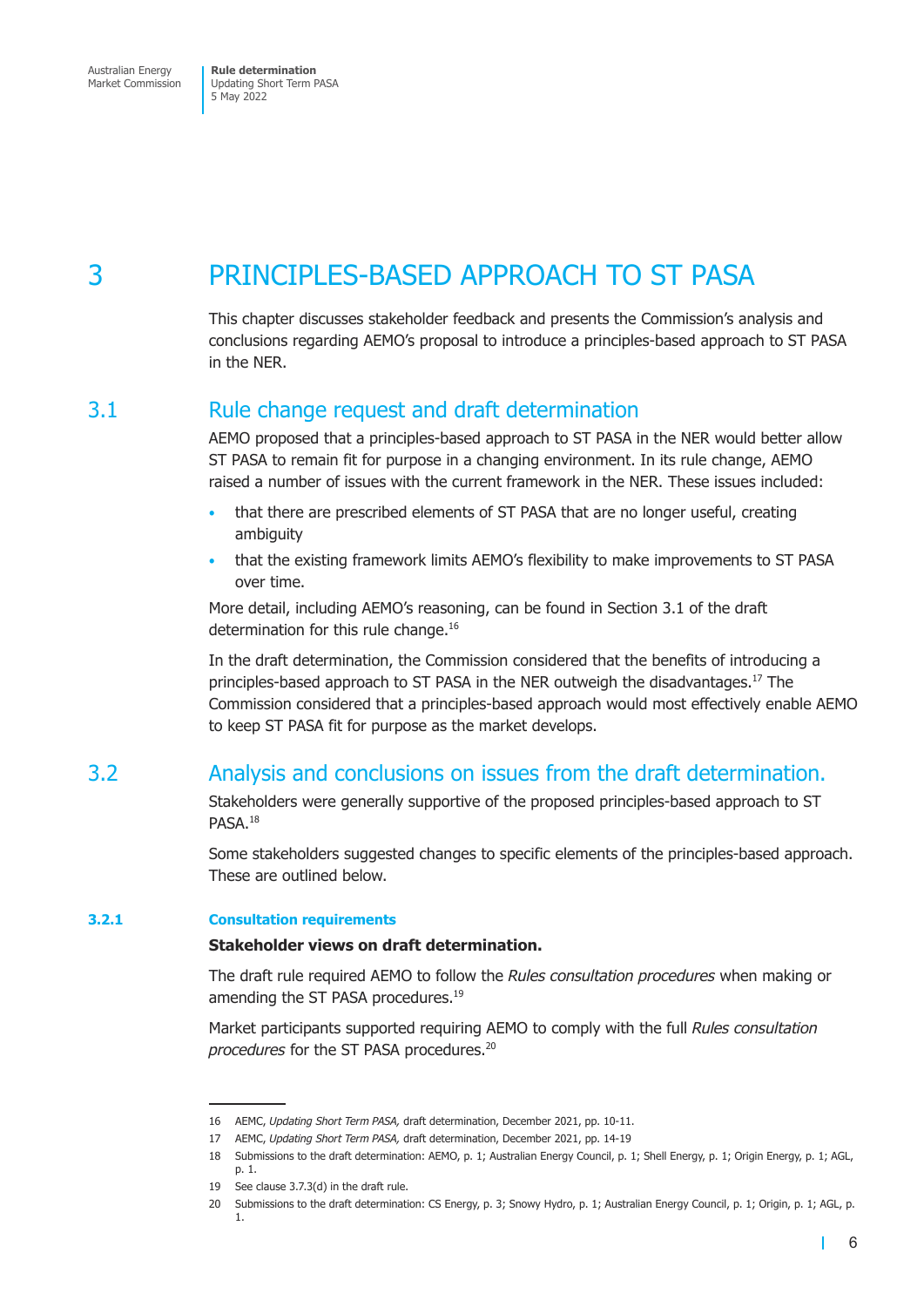EnergyAustralia noted that the Rules could recognise that the matters identified by stakeholders during consultation on the procedures should be given due consideration by  $AEMO.<sup>21</sup>$ 

Some stakeholders made reference to the ongoing *Improving consultation procedures in the Rules* rule change, in which AEMO has requested that the Rules consultation procedures be based largely on the existing requirements applicable to AER consultations on economic regulatory quidelines for transmission and distribution. For example:<sup>22</sup>

- Iberdrola has suggested that while this rule change is ongoing, the AEMC cannot use the existing consultation procedures as an argument for this rule change.<sup>23</sup>
- AGL noted that this rule change may effect the ST PASA procedures, and noted that additional safeguards are necessary to preserve the two-stage consultation requirement.<sup>24</sup>
- Snowy Hydro noted that it did not agree with any proposal to reduce formal consultation opportunities for market participants and other stakeholders to comment on changes to subordinate instruments.<sup>25</sup>

AEMO considered that a full rules consultation procedure is not required in all cases, particularly for relatively small changes.<sup>26</sup> AEMO suggested that the NER should still allow for a single stage consultation process, but that:

- AEMO would be required to publish a notice identifying that it is proposing ST PASA procedure changes as a single-stage consultation process; and
- AEMO would be required to conduct that consultation in accordance with the full *Rules consultation procedures* on receiving a request from a consulted participant within 10 days of the notice.

AEMO supported the full *Rules consultation procedure* applying to the first iteration of the ST PASA procedures.

#### **Commission's analysis and conclusion.**

The Commission's final position is to maintain the position from the draft determination that the *Rules consultation procedures* apply to the ST PASA procedures. The Commission considers this will facilitate the appropriate level of consultation between AEMO and participants for the ST PASA procedures. In particular:

• For the initial consultation process, this is the full two-stage process that is currently set out in the *Rules consultation procedures.*

<sup>21</sup> Submission to the draft determination: EnergyAustralia, p. 2.

<sup>22</sup> AEMC, *Improving consultation procedures in the Rules*, rule change request, p. 2.

<sup>23</sup> Submission to the draft determination: Iberdrola Australia, p. 2.

<sup>24</sup> Submission to the draft determination: AGL, p. 1.

<sup>25</sup> Submission to the draft determination: Snowy Hydro, pp. 1-2.

<sup>26</sup> Submission to the draft determination: AEMO, pp. 4-5.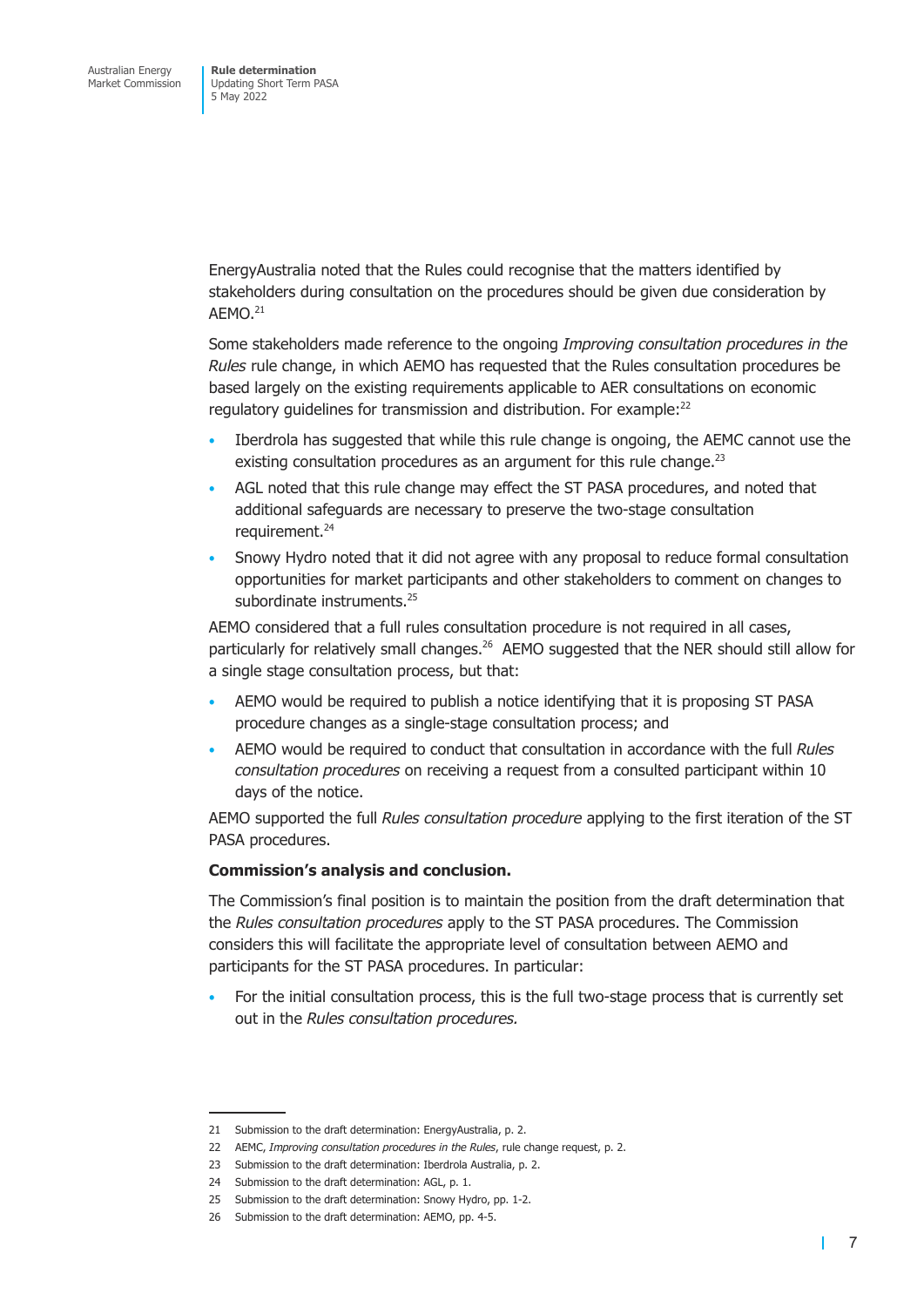• Any changes made to the Rules consultation procedures in the *Improving consultation procedures in the Rules* rule change apply to subsequent updates to the ST PASA procedures.

The Commission noted in the draft determination that the *Rules consultation procedures* incorporate a two-stage process ensuring that participants are able to effectively engage with AEMO regarding any proposed changes to ST PASA.<sup>27</sup> The Commission, AEMO and market participants all agree that the initial consultation on the ST PASA procedures must follow the full, two-stage process set out in the current *Rules consultation procedures*. AEMO has also indicated that it will be conducting additional consultation with stakeholders to develop the ST PASA procedures.

The Commission considers that in relation to subsequent changes to the ST PASA procedures there may be certain circumstances where it is beneficial to use a different consultation process. For example, AEMO may suggest a non-controversial change that has support from stakeholders in another process, such as a rule change. However, the *Improving consultation procedures in the Rules* rule change is currently being considered by the Commission and is specifically addressing this issue. The Commission considers that this rule change is best placed to determine the appropriate form of the *Rules consultation procedures* that will apply to subsequent changes to ST PASA, as well as other AEMO and Australian Energy Regulator (AER) procedures moving forward.

### BOX 1: IMPROVING CONSULTATION PROCEDURES IN THE RULES RULE **CHANGE**

On 7 January 2021, AEMO submitted a rule change request to improve consultation procedures in the NER. As part of this rule change, AEMO has requested that the *Rules Consultation procedures* be a single-stage process by default. In an addendum to the rule change request, AEMO suggested that a set of criteria could be applied to determine the level of consultation required. These criteria are:

- the nature of the proposal and its impact on persons impacted by it
- the regulatory requirements and inter-dependencies applicable to the proposal
- the urgency of resolving the issues to be addressed by the proposal
- the extent of any prior consultation undertaken with affected persons by the consulting party or in another regulatory process
- the complexity of the associated issues and the potential for alternative options to address them.

In the consultation paper, the AEMC has asked participants to consider the appropriate approach to consultation under the *Rules consultation procedures.*

Source: AEMC, *Improving consultation procedures in the Rules,* https://www.aemc.gov.au/rule-changes/improving-consultationprocedures-rules

<sup>27</sup> AEMC, *Updating Short Term PASA,* draft determination, 2 December 2021, pp. 18-19.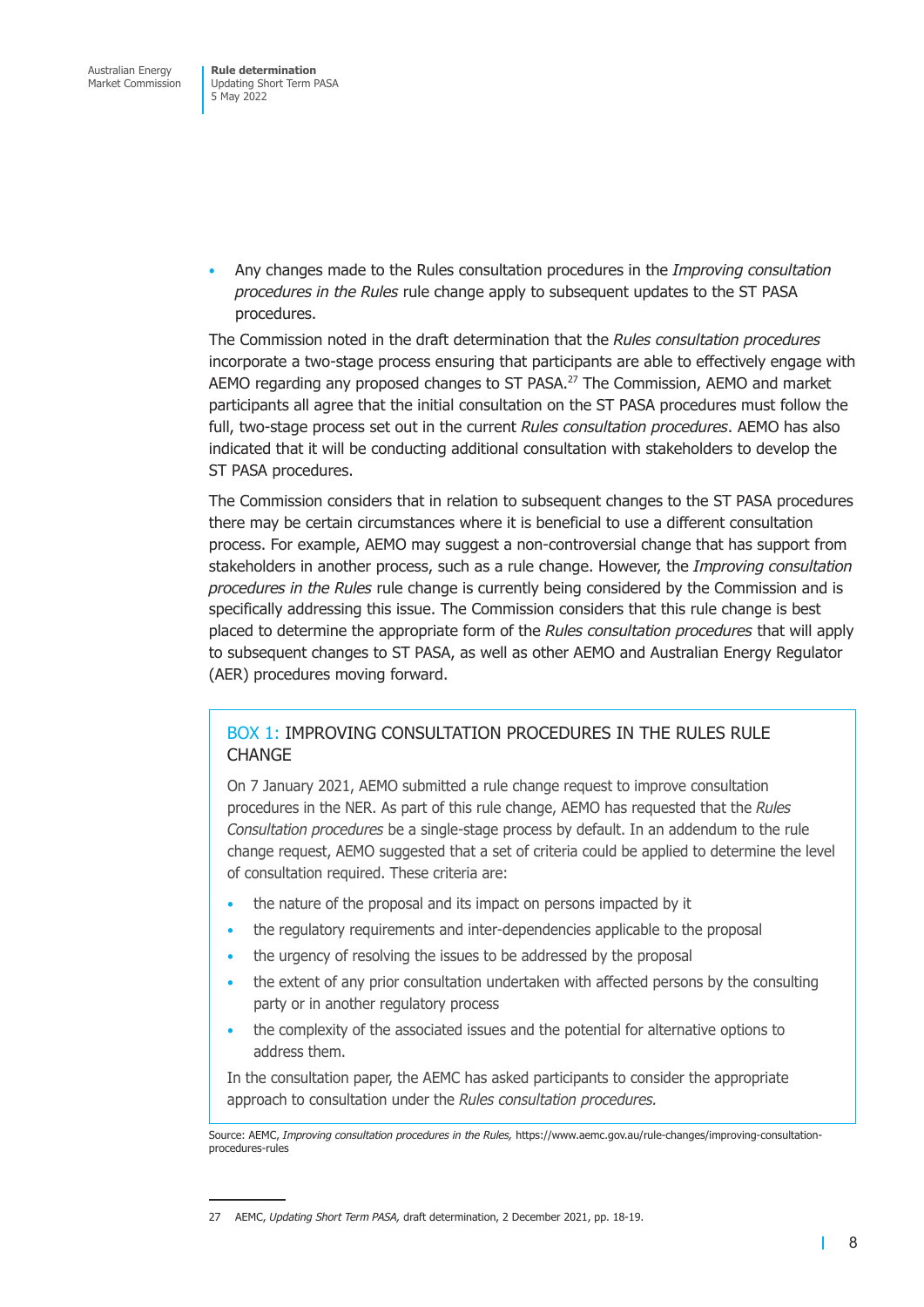#### **3.2.2 Consideration of costs and benefits**

#### **Stakeholder views on draft determination**

The draft rule required AEMO to have regard to the costs and benefits of collecting any additional relevant information from participants that is necessary to implement the PASA objective.28

Snowy Hydro noted that a major concern is that AEMO could make changes requiring significant provision of information that could be a burden on market participants.<sup>29</sup>

Shell Energy noted that it is supportive of requiring AEMO to consider the costs and benefits of any information collected. It suggested that these principles could be extended to a formal cost-benefit analysis before any proposal is made to request additional information.30

AEMO considered that the specification that AEMO must consider the costs and benefits of requiring additional information is unnecessary. This is because AEMO is already bound by the NEO, which inherently requires AEMO to assess the costs and benefits of any proposed changes to ST PASA.<sup>31</sup>

#### **Commission's analysis and conclusion.**

The Commission considers that under the objective and principles-based approach it is appropriate to provide guidance to AEMO in applying the NEO. The final rule therefore retains the principle that AEMO must consider the costs and benefits to participants of any new information that is collected.<sup>32</sup>

The Commission considers that guidance in relation to applying the NEO is a key part of best practice principles-based rule making. When making this principles-based rule, the AEMC is enabling AEMO to make decisions where the appropriate solution is not specified. When the AEMC undertakes such a task, such as in a rule change, it follows specific guidance in relation to interpreting the NEO.<sup>33</sup> The AEMC also sets out a range of assessment criteria (e.g. principles) to inform stakeholders about the key areas of the NEO that apply to the particular rule change in question. Given that the ongoing costs to market participants is a key consideration in relation to ST PASA, the Commission considers that it is appropriate to specifically draw out this element of the NEO for AEMO to consider during consultation with stakeholders.

The Commission also notes that such guidance is both standard and best practice in principles-based rule changes. Box 2 provides a number of examples of such approaches.

<sup>28</sup> See clause  $3.7.3(c)(5)$  in the draft rule.

<sup>29</sup> Submission to the draft determination: Snowy Hydro, p. 1.

<sup>30</sup> Submission to the draft determination: Shell Energy, p. 1-2.

<sup>31</sup> Submission to the draft determination: AEMO, pp. 5-6.

<sup>32</sup> AEMC, *Updating Short Term PASA,* draft determination, 2 December 2021, p. 18.

<sup>33</sup> AEMC, *Applying the energy market objectives,* https://www.aemc.gov.au/sites/default/files/2019- 07/Applying%20the%20energy%20market%20objectives\_4.pdf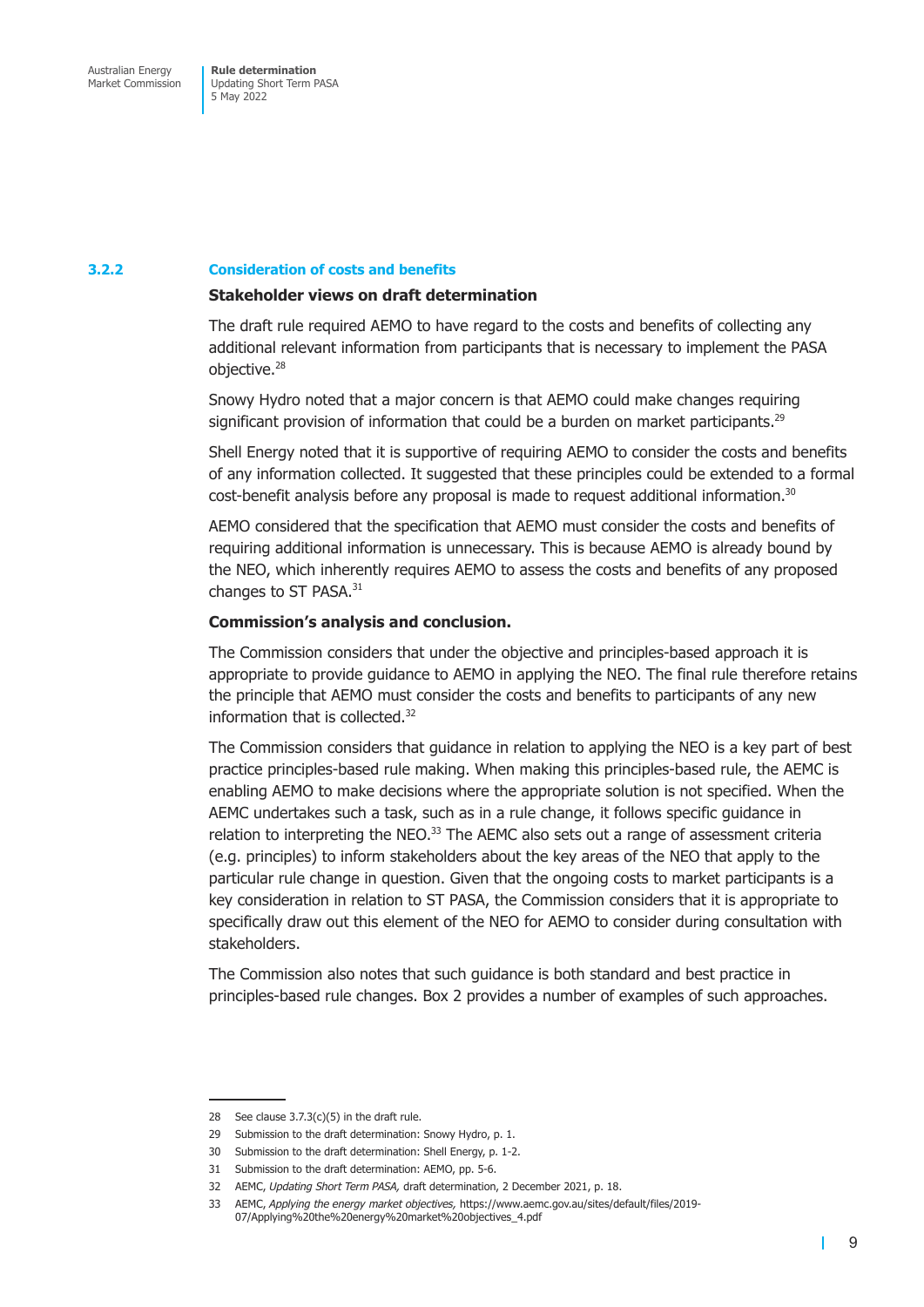#### BOX 2: PRINCIPLES-BASED RULE MAKING

When making a rule, the Commission will consider the level of prescription that is necessary. The level of prescription can range between:

- principles-based, where objectives are specified in the Rule, and regulated entities are able to chose how they meet the objectives
- prescriptive, where the manner or means of obtaining the objectives are specified in the Rule.

When the AEMC chooses to make a principles-based rule, it delegates the responsibility to make specific decisions to the regulated entity. When doing this, it is appropriate to provide guidance to enable the decision maker to conduct a similar assessment process to the one undertaken by the AEMC when making a rule.

The AEMC has applied this approach in a number of cases, including but not limited to:

- The *Bill contents and billing requirements* rule change, where the AER must take into account the costs of compliance by retailers with the billing guideline, and whether the requirements in the billing guidelines are effective and proportionate to the expected benefits that result from achieving the relevant part of the bill objective.
- The *Distribution network pricing arrangements* rule change, where NSPs must have regard to the costs and benefits associated with calculating, implementing and applying the proposed method for determining the long run marginal cost to consumers.
- The *Improving demand side participation information provided to AEMO by registered participants* rule change, where AEMO must have regard to registered participants' reasonable costs of efficient compliance with the guidelines compared to the likely benefits of the use of that information by AEMO in forecasting load for the purposes of the exercise of its functions under the NER.

Source: AEMC

#### **3.2.3 AEMO discretion**

#### **Stakeholder views on the draft determination**

The draft rule provided AEMO with discretion regarding:<sup>34</sup>

- the inputs it must prepare for ST PASA
- additional information that must be submitted by market participants for ST PASA, subject to the costs and benefits of collecting the information
- the information it must publish in ST PASA
- the granularity of the ST PASA forecast.

EnergyAustralia noted that clause  $3.7.3(k)$  of the draft rule should provide AEMO with discretion to publish additional data in line with the objective. It further considered that this

<sup>34</sup> See clauses 3.7.3(b), (g), (h) and (k) in the draft rule.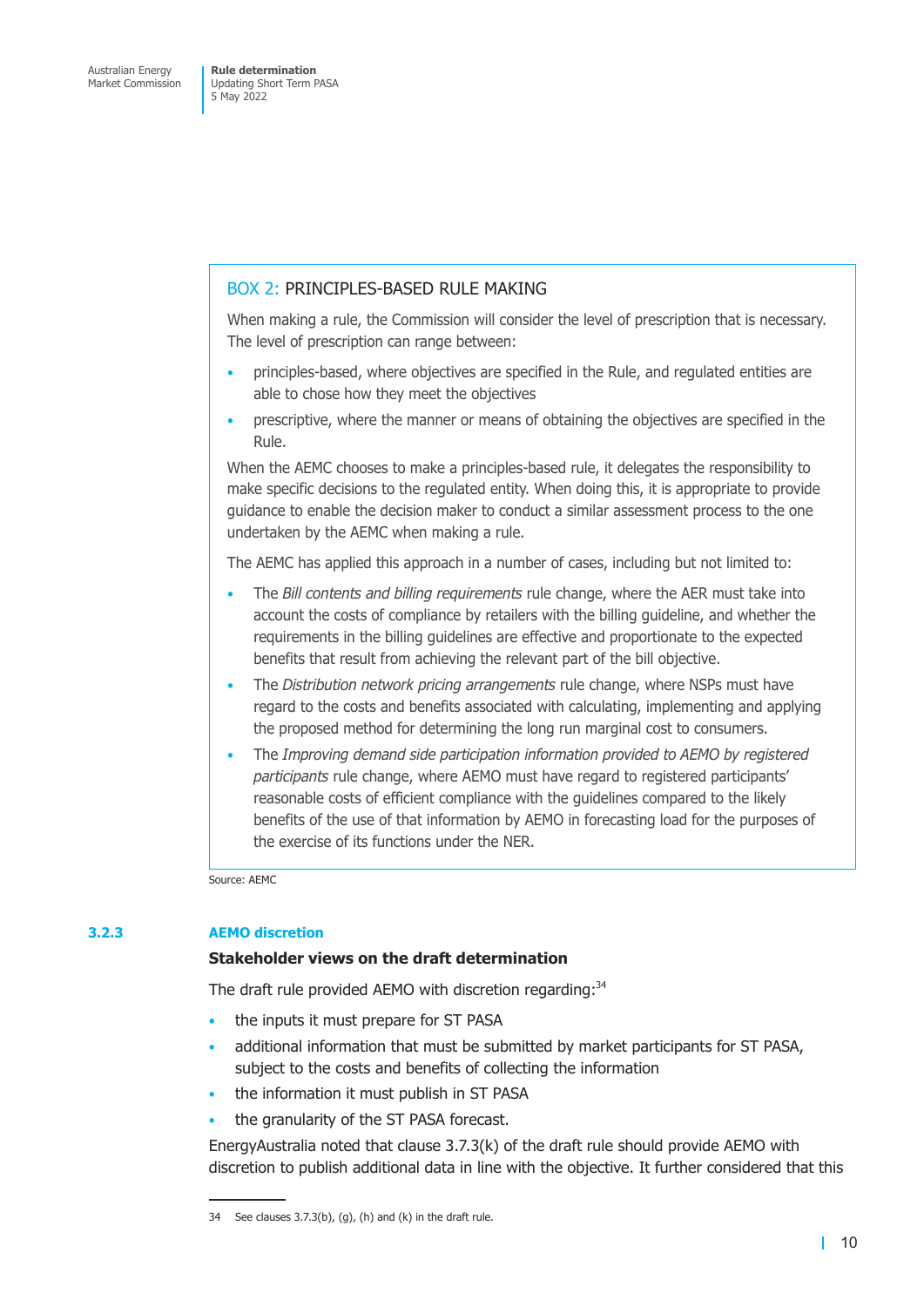clause should require AEMO to publish critical input assumptions in line with the objective, and explicitly state fuel availability and technical outages as examples.<sup>35</sup>

AEMO noted that it did not request the discretion to:<sup>36</sup>

- Change the ST PASA reporting resolution to shorter than 30 minutes.
	- AEMO noted that this would likely result in significant costs to participants, and would require extensive consultation.
- Require additional information from participants.
	- AEMO noted that this may raise issues regarding sensitive or confidential information, and asked for clarification on the exercise of this discretion.

Shell Energy noted that provisions in the rules could be added to guide AEMO's consideration of commercially sensitive market information.37

#### **Commission's analysis and conclusions.**

In the final rule, the Commission has provided AEMO with the discretion to require participants to submit additional information to ST PASA, subject to that information meeting the PASA objective.<sup>38</sup> The Commission considers that this discretion is appropriate as AEMO will not be limited from making any future changes to ST PASA that may require new or different information from market participants.

This discretion will enable AEMO to work with participants during the consultation on the ST PASA procedures to determine the relevance of specific changes to the information collected and published in ST PASA, such as the requests made by EnergyAustralia to include information about how semi-scheduled plant availability assumptions are made.

The Commission notes that there may be situations where AEMO may request information that a market participant considers is commercially sensitive. The Commission considers that the framework set out in Division 6 of the National Electricity Law provides appropriate guidance for AEMO to deal with situations that may involve protected information.<sup>39</sup> Specifically, sections 54F, 54FA and 54H provide guidance regarding how AEMO should deal with claims of protected information. The approaches set out in these sections include using non-identifying information, aggregating the information or authorising disclosure if the detriment to that party does not outweigh the public benefit.<sup>40</sup>

The final rule enables participants to work with AEMO during consultation on the ST PASA procedures to include any additional information that may be beneficial for the market. The Commission considers that AEMO will be able to use the processes outlined above to act upon any requests made by participants.

<sup>35</sup> Submission to the draft determination: EnergyAustralia, pp. 1-2.

<sup>36</sup> Submission to the draft determination: AEMO, pp. 3-4.

<sup>37</sup> Submission to the draft determination: Shell Energy, pp. 1-2.

<sup>38</sup> See clause 3.7.3 (c)(5) in the final rule.

<sup>39</sup> See Division 6 of the National Electricity Law.

<sup>40</sup> In relation to the authorised disclosure under section 54H, the Commission considers that the notice process can be undertaken at the time of the procedures being made.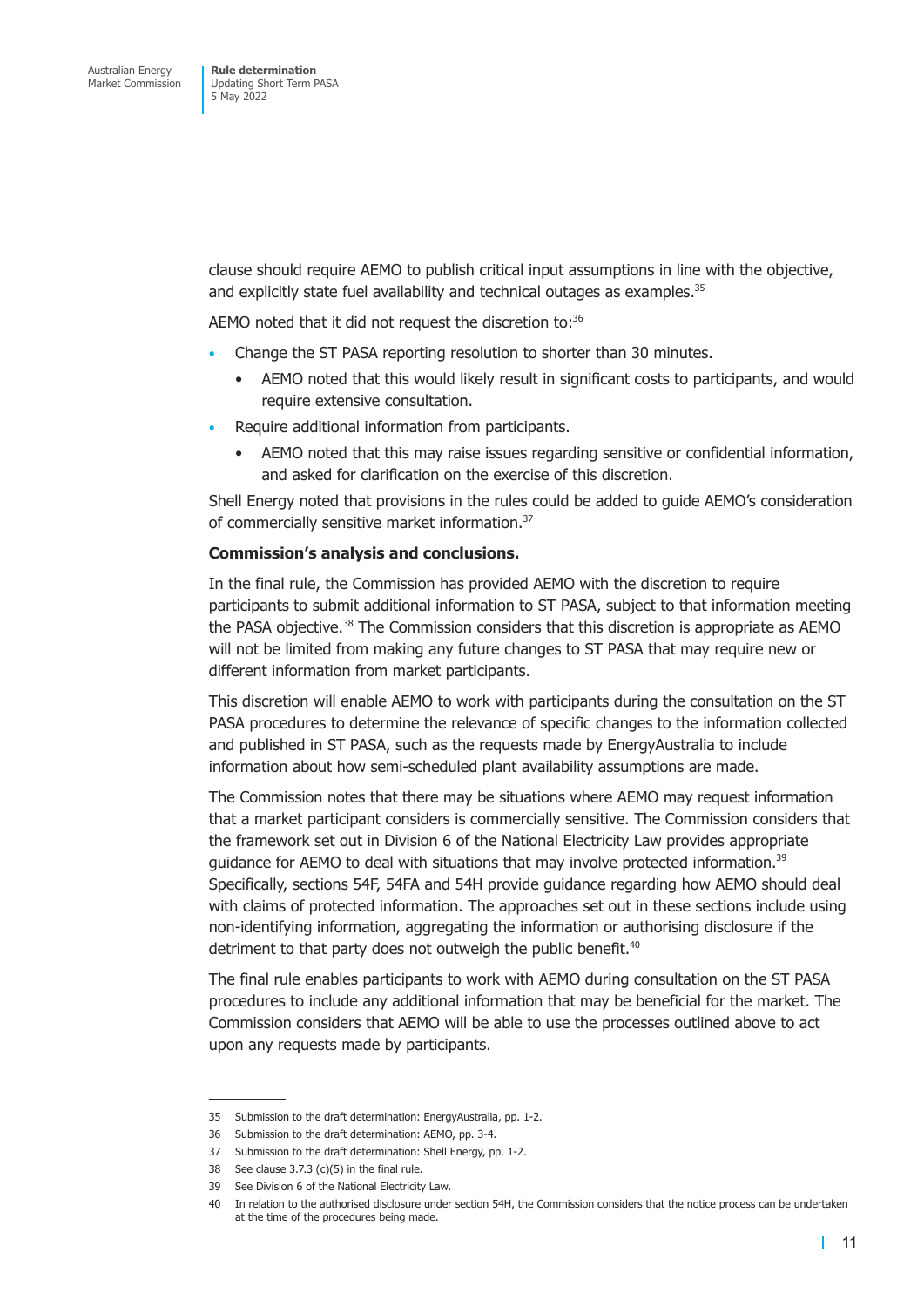#### **3.2.4 Other issues**

#### **Definition of system adequacy.**

Stakeholder views on the draft determination.

CS Energy reiterated that its support for a principles-based approach included the caveat that ST PASA needed to be linked to a definition of system adequacy.<sup>41</sup> System adequacy is used to make reference to the inclusion of information related to power system security parameters, including but not limited to:

- *inertia*
- reactive power
- system strength.

CS Energy noted that this is particularly important given the transformation of the power system, with the market experiencing greater system security challenges. It further stated that mechanisms for valuing and procuring essential system services are currently under development to address the missing market issue. This point was also supported by the  $AEC.<sup>42</sup>$ 

Commission's analysis and conclusion.

The Commission considers that a definition of system adequacy is aimed at ensuring that information about power system security conditions is included in ST PASA. The Commission agrees that system security information is becoming increasingly important as the market transitions away from traditional operating conditions. However, the Commission considers that the final rule addresses the issues raised by CS Energy without needing to formally define system adequacy.

Firstly, ST PASA already includes some information relating to system security. AEMO has indicated that the ST PASA model currently incorporates voltage constraints as part of the constraint set. Furthermore, clause 3.7.3(h)(5)(i) requires AEMO to identify and quantify any projected violations of power system security in ST PASA.

Secondly, the objective for PASA in clause 3.7.1(b) states that, among other things, PASA is a comprehensive program of information collection, analysis and disclosure of medium term and short term power system security prospects. The Commission considers that this objective captures the main thrust of the proposed definition of system adequacy. The Commission also notes that as part of the ST PASA replacement project, AEMO has indicated that one key focus of the project is to provide information regarding inertia and system strength issues.<sup>43</sup>

Finally, there are also a number of projects that either have been completed, are underway or are expected to be undertaken that address the important issue of ensuring that the

<sup>41</sup> Submission to the draft determination: CS Energy, pp 1-2.

<sup>42</sup> Submission to the draft determination: AEC, p. 1.

<sup>43</sup> AEMO, *ST PASA Replacement Project - Industry update (Nov 21),* November 2021, p. 25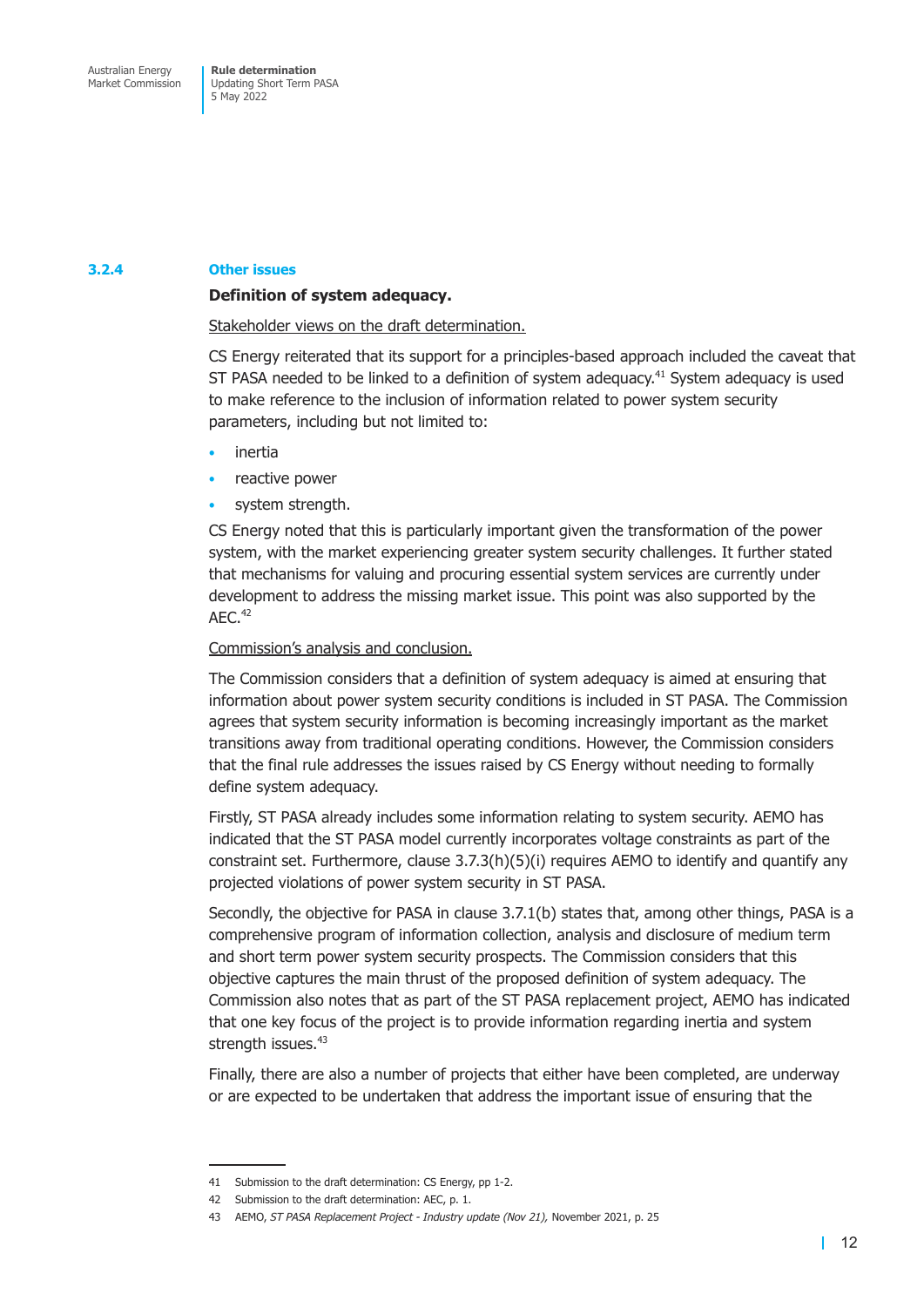system remains secure as higher penetrations of non-synchronous generation come online. These include, but are not limited to:

- the *Efficient management of system strength on the power system* rule change which delivered an evolved framework for system strength in investment timeframes in the NEM.<sup>44</sup>
- the *Operational security mechanism* rule change which is considering options for the scheduling and provision of essential system services to ensure the power system remains secure.<sup>45</sup>

The Commission considers that the final rule enables AEMO to make any necessary or appropriate changes to ST PASA to reflect the ongoing development of the regulatory framework relating to system security.

As noted in section 3.2.3 above, the final rule enables participants to participants to work with AEMO during consultation on the ST PASA procedures to include any additional information, including information relating to system security, that may be beneficial for the market.

#### **Transparency of forecasting accuracy.**

Stakeholder views on the draft determination.

Shell Energy proposed the inclusion of reporting requirements for AEMO that would see it regularly review the accuracy of ST PASA forecasts during any declared Lack of Reserve  $(LOR)$  period.<sup>46</sup>

#### Commission's analysis and conclusion.

The Commission agrees that transparency around pre-dispatch and ST PASA forecast accuracy is important in the market. However, the Commission does not consider it is necessary to make changes to the final rule to provide this transparency. Transparency will be provided through the combination of the information already being available and the final rule obligating AEMO to consult on, and publish information on, the processes and methodologies used to produce the ST PASA information.

As part of the existing LOR reporting framework set out in clause 4.8.4B of the NER, the information requested by Shell energy is already made publicly available. The LOR framework quarterly reports currently provide:<sup>47</sup>

- a record of all LOR conditions declared in the relevant quarter
- information regarding:
	- the time at which the declaration was issued and the period it was issued for
	- the reserve requirement as set under the reserve level declaration guidelines (RLDG)

<sup>44</sup> AEMC, *Efficient management of system strength on the power system,* https://www.aemc.gov.au/rule-changes/efficientmanagement-system-strength-power-system*.*

<sup>45</sup> AEMC, Operational security mechanism, https://www.aemc.gov.au/rule-changes/operational-security-mechanism.

<sup>46</sup> Submission to the draft determination: Shell Energy, p. 2.

<sup>47</sup> AEMO, *NEM Lack of Reserve Framework Quarterly Reports,* https://aemo.com.au/en/energy-systems/electricity/nationalelectricity-market-nem/system-operations/power-system-operation/nem-lack-of-reserve-framework-quarterly-reports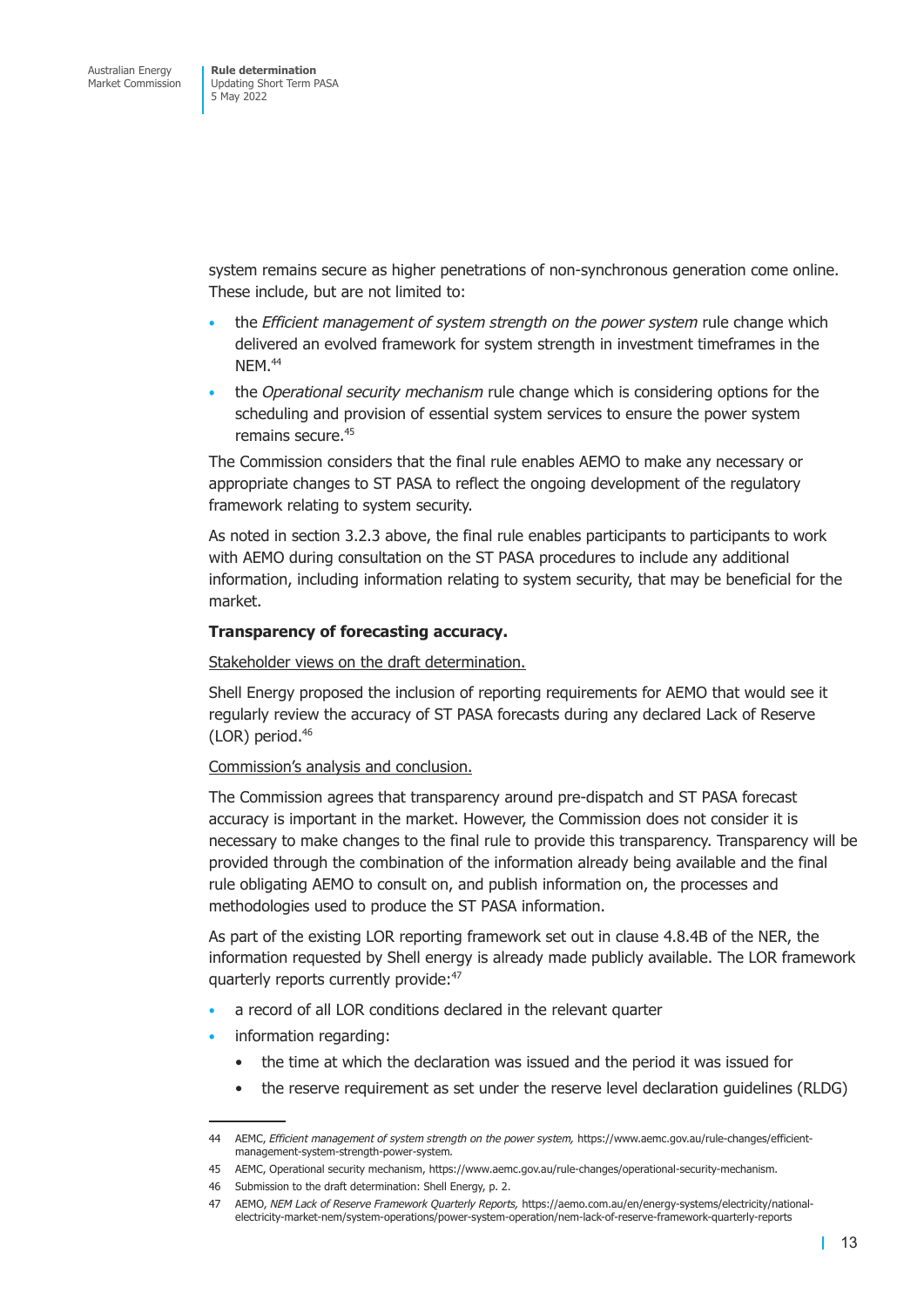• the forecast available reserves at the time of the LOR being declared.

AEMO also publishes the results of all ST PASA and dispatch runs, which enables participants and AEMO to compare the forecast conditions to the conditions that actually occurred in the market in real time.<sup>48</sup>

The final rule obligates AEMO to develop and publish the ST PASA procedures, which include, among other things, the processes or methodologies AEMO will apply to produce the ST PASA information. The Commission expects that demand forecasting methodologies will be included in the information that is published. These procedures will also be consulted on with participants under the full *Rules consultation procedures*. Further to this, AEMO has indicated additional workshops will be undertaken prior to the formal consultation process, with one of the key topics focusing on demand forecasting, uncertainty margins and confidence levels. The Commission therefore considers that the final rule, as well as the upcoming consultation process being undertaken by AEMO, will provide transparency regarding the processes undertaken to produce the demand forecasts in ST PASA.

AEMO has also noted that it will be updating and consulting on the RLDG, as well as the Reliability Standard Implementation Guidelines (RSIG) as part of the ST PASA replacement project. The Commission considers that any changes to the LOR and RERT reporting that are required following the introduction of the new ST PASA system should seek to enable improvement of forecasting accuracy over time.

#### **Risk of reliability at all costs approach.**

#### Stakeholder views on the draft determination.

Iberdrola Australia argued that relaxations within the NER to allow AEMO to meet the ST PASA objective via a principles-based approach will afford AEMO greater flexibility to adjust methodologies around the ST PASA formulation through time. It was concerned that the relaxation will allow AEMO greater license to operate the market in an inefficient manner if system reliability is prioritised at all costs. Iberdrola suggested that AEMO should not be expected to make determinations around what is or isn't in the long-term interests of consumers, which would be effectively imposed on AEMO by moving away from clear NER requirements as they exist now. It suggested that an independent oversight function should be granted to the Reliability Panel to provide certainty to AEMO that its decisions are consistent with the expectations of consumers and the broader industry.49

#### Commission's analysis and conclusion.

The Commission's position is that any risks associated with the LOR and RERT frameworks can be mitigated by the final rule and the existing frameworks in the NER. $50$  AEMO has noted that as part of the consultation on the ST PASA replacement project, any changes to the LOR framework will be part of consultation with participants.

<sup>48</sup> AEMO, *MMS Data Model Report,* https://visualisations.aemo.com.au/aemo/dihelp/Content/Data\_Model/MMS\_Data\_Model\_Report\_51.pdf

<sup>49</sup> Submission to the draft determination: Iberdrola Australia, pp. 1-2.

<sup>50</sup> AEMC, *Updating Short Term PASA,* draft determination, pp. 18, 38-39.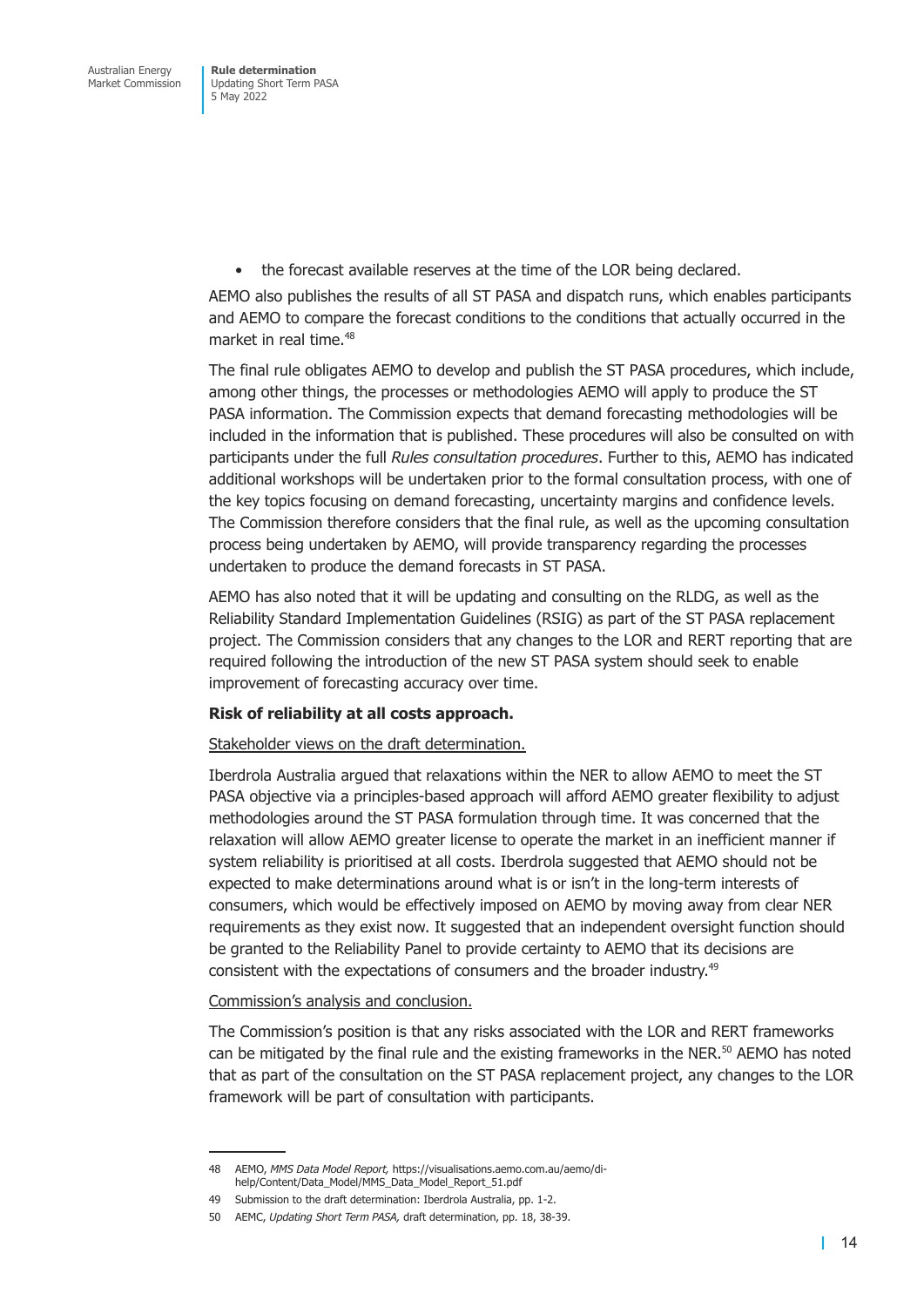<span id="page-21-0"></span>**Rule determination**  Updating Short Term PASA 5 May 2022

## 4 COMBINATION OF PD PASA AND ST PASA

This chapter discusses stakeholder feedback and presents the Commission's analysis and conclusions regarding AEMO's proposal to specify that ST PASA covers the next seven days. In effect, ST PASA would subsume and include the PD PASA forecast horizon.

### 4.1 Rule change and draft determination

In its rule change request, AEMO noted that, in practice, it publishes PD PASA in addition to ST PASA.<sup>51</sup> As shown in Figure 4.1, PD PASA covers the pre-dispatch horizon. PD PASA and ST PASA collectively cover a seven-day period.

The key difference between pre-dispatch and PD PASA is that they are run using different models and incorporate some different information. Pre-dispatch includes information about prices, whereas PD PASA does not.<sup>52</sup>



#### **Figure 4.1: AEMO's proposed changes to the ST PASA timeframes**

Source: AEMC

Note: Clause 3.7.2 of the NER governs the MT PASA process. Clause 3.7.2(a) states that the medium term PASA covers the 24-month period (or, in the case of sub-paragraphs (d)(1)(i) and (f)(5) the 36-month period), commencing from the Sunday after the day of publication with daily resolution. The Spot Market Operations Timetable specifies that MT PASA is published each Tuesday. This means that in practice, the ST PASA will overlap with the information in the MT PASA for between one and six days between MT PASA publications.

The Commission considered in the draft determination that there are a number of benefits associated with combining PD PASA and ST PASA.<sup>53</sup> These benefits include:

= covered in forecast horizon

<sup>51</sup> AEMC, *Updating Short Term PASA,* rule change request, 29 June 2021, p. 8.

<sup>52</sup> Under clause 3.8.20 of the NER, AEMO must run pre-dispatch with the resolution of one 30-minute period.

<sup>53</sup> AEMC, *Updating Short Term PASA,* draft determination, 2 December 2021, p.21.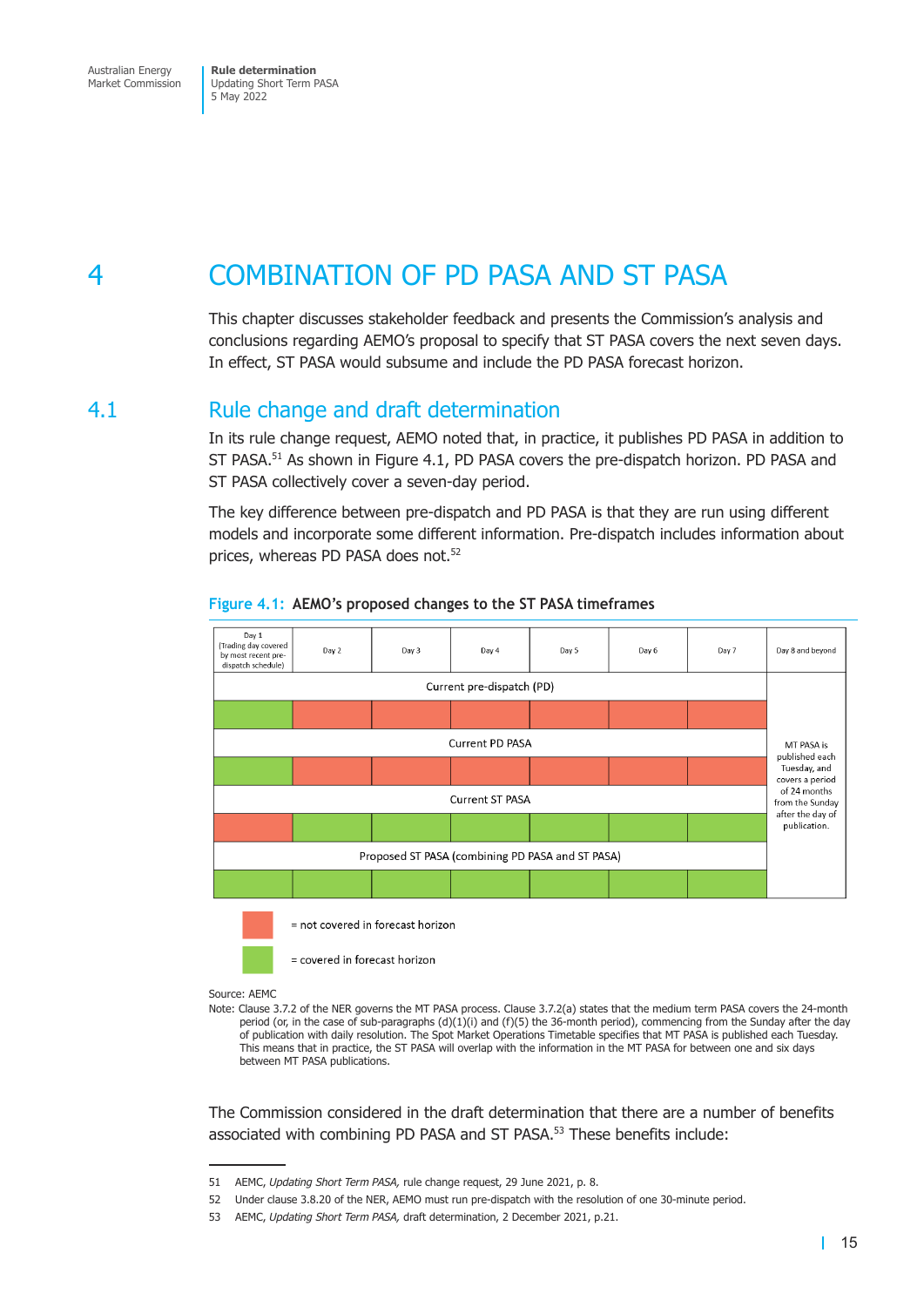- <span id="page-22-0"></span>• removing inconsistency between what AEMO publishes in practice and what is in the rules
- improving transparency and governance of the PD PASA process.

The Commission's draft decision was to combine PD PASA and ST PASA.

### 4.2 Stakeholder views on the draft determination

Stakeholders had mixed views regarding the draft decision to combine PD PASA and ST PASA.

Origin Energy supported combining PD PASA and ST PASA for a seven-day outlook.54

Shell Energy noted that the combination of PD PASA and ST PASA potentially introduces onerous requirements on participants and may limit the amount of information available to the market.55 It noted that the combination of PD PASA and ST PASA:

- may result in the need for five-minute availability data to be provided for a full seven-day period
- may lead to a small decrease in the extent of the timeframe covered by PD PASA and ST PASA individually.

CS Energy noted its concern about the cumulative detrimental impact on market participants from the proposed changes to PD PASA and ST PASA frequency.<sup>56</sup> CS Energy noted:

- as the market transformation continues, the currency and frequency of publication of ST PASA information will become even more important
- further consultation with users of PD PASA and ST PASA is required to ensure that there is no loss of market information or the utility of that information from the proposed approach to ST PASA.

## 4.3 Analysis and final decision

The Commission considers that, on balance, new information provided by stakeholders opposing the draft determination to specify that ST PASA covers the next seven days (effectively combining PD PASA and ST PASA) does not warrant a significant change in the draft decision.

The final rule obligates AEMO to consult with participants using the *Rules consultation procedures* regarding the information that is published in ST PASA.<sup>57</sup> This process will enable stakeholders to work with AEMO to decide on information that is valuable to the market in the ST PASA timeframe. This will address the risk that any information currently made available to the market will no longer be published.

The Commission understands that information for ST PASA is already provided by participants in five-minute intervals. This change was made during the implementation of five-minute

<sup>54</sup> Submission to the draft determination: Origin Energy, p. 1.

<sup>55</sup> Submission to the draft determination: Shell Energy, p. 2.

<sup>56</sup> Submission to the draft determination: CS Energy, pp. 2-3.

<sup>57</sup> See clause 3.7.3 (d) in the final rule.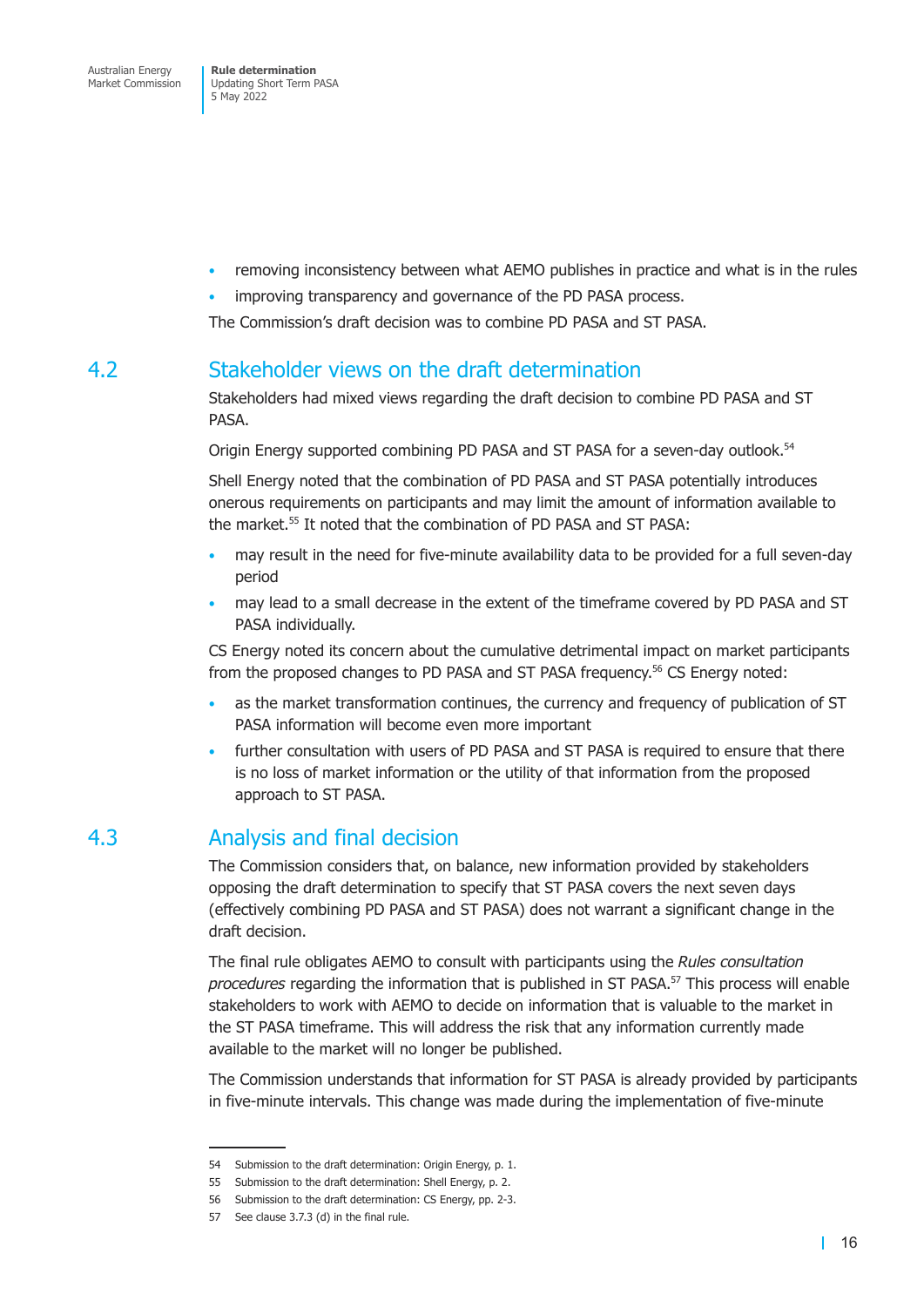settlement.<sup>58</sup> Participants have indicated to the AEMC that bids are still effectively submitted in 30-minute blocks, with the same availability being entered for every five-minute interval in the 30-minute block. As noted in Chapter 3.2.3, AEMO has stated that it has no present intent to change the ST PASA reporting resolution for the ST PASA procedures.<sup>59</sup>

The final rule makes no changes to the existing NER in relation to timing of publication of ST PASA. Under the current NER:

- Clause 3.7.3 (a) states that ST PASA must be published at least daily by AEMO.
- PD PASA is not currently included in the NER.

AEMO has indicated to the AEMC that it does not intend to significantly change the publication time of ST PASA compared to the status quo. AEMO has indicated that the specific timing will need to be considered throughout the ST PASA redevelopment project.

The Commission has made a minor change to clause 3.7.3(b) in the draft rule. This change is to clarify that the combined PD PASA and ST PASA will cover the same forecasting horizon as these processes do under the status quo. Clause 3.7.3 (b) specifies that ST PASA covers each 30-minute period (or such shorter period as determined by AEMO) at least the seven trading days from and including the day of publication. $60$  The result of this change is illustrated in figure 4.2.



#### **Figure 4.2: Clarification of ST PASA timeframes**

Source: Evolution Energy Advisory on behalf of AEMO.

Note: The draft rule did not intend to alter the timeframes of ST PASA. This has been clarified in the final rule.

<sup>58</sup> AEMO, 5MS Procedures Working Group, 2. Dispatch and Systems Focus Group, p. 15, https://aemo.com.au/en/consultations/industry-forums-and-working-groups/list-of-industry-forums-and-working-groups/5msprocedures-working-group-pwg

<sup>59</sup> Submission to the draft determination: AEMO, p. 4.

<sup>60</sup> See clause 3.7.3 (b) in the final rule.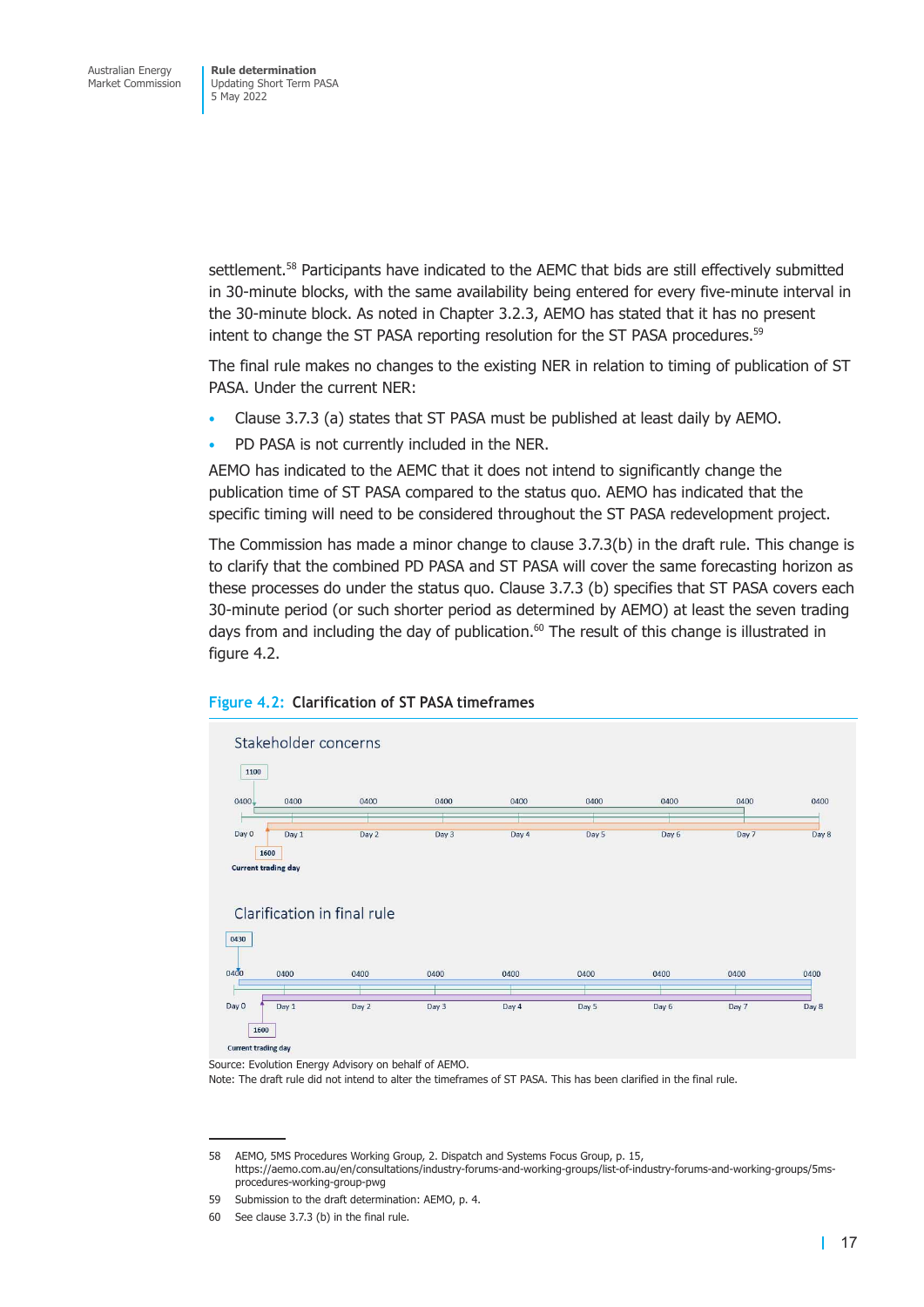## <span id="page-24-0"></span>5 PUBLICATION OF DUID INFORMATION

This chapter discusses stakeholder feedback and presents the Commission's analysis and conclusions regarding AEMO's proposal to publish forecasts of:

- available capacity for individual scheduled generating plant and wholesale demand response units; and
- PASA availability for individual scheduled generating units, scheduled loads, scheduled network services and wholesale demand response units.

### 5.1 Rule change request and draft determination

The current rules specify that AEMO must publish aggregate generating unit availability and PASA availability for each region.<sup>61</sup> AEMO raised a number of issues with these arrangements, including:<sup>62</sup>

- information asymmetry between participants with large generation portfolios and participants with small generation portfolios
- issues regarding generator availability and power system security
- inefficient scheduling decisions made by participants.

To address these issues, AEMO has proposed that the Rules include a requirement to publish generator availability information on a DUID, or per unit level. AEMO noted that providing all market participants with this information is likely to improve the decision-making of smaller market participants with respect to the scheduling of outages.<sup>63</sup>

AEMO suggested that the provision of this information may have benefits in relation to power system security.<sup>64</sup> AEMO stated that:

- Due to increasing penetration of VRE generation in the NEM, there are increasing risks to power system security relating to inertia and system strength shortfalls. These risks are sometimes heightened during planned network outages.
- Management of these issues requires either certain individual units, a combination of certain synchronous generating units or other synchronous plant to be in service during the planned network outage.
- Transparency of generating unit availability will allow network service providers (NSP) to better coordinate their outages with other market participants.

In the draft determination, the Commission considered that there were a number of benefits associated with publishing this information.<sup>65</sup> These include:

• improved transparency regarding the technology types that make up the availability forecast in ST PASA

<sup>61</sup> See clause 3.7.3(h) of the NER.

<sup>62</sup> AEMC, *Updating Short Term PASA,* rule change request, 29 June 2021, p. 8.

<sup>63</sup> AEMC, *Updating Short Term PASA,* rule change request, 29 June 2021, p. 8.

<sup>64</sup> AEMC, *Updating Short Term PASA,* rule change request, 29 June 2021, p. 8.

<sup>65</sup> AEMC, *Updating Short Term PASA,* draft determination, 2 December 2021, pp. 25-26.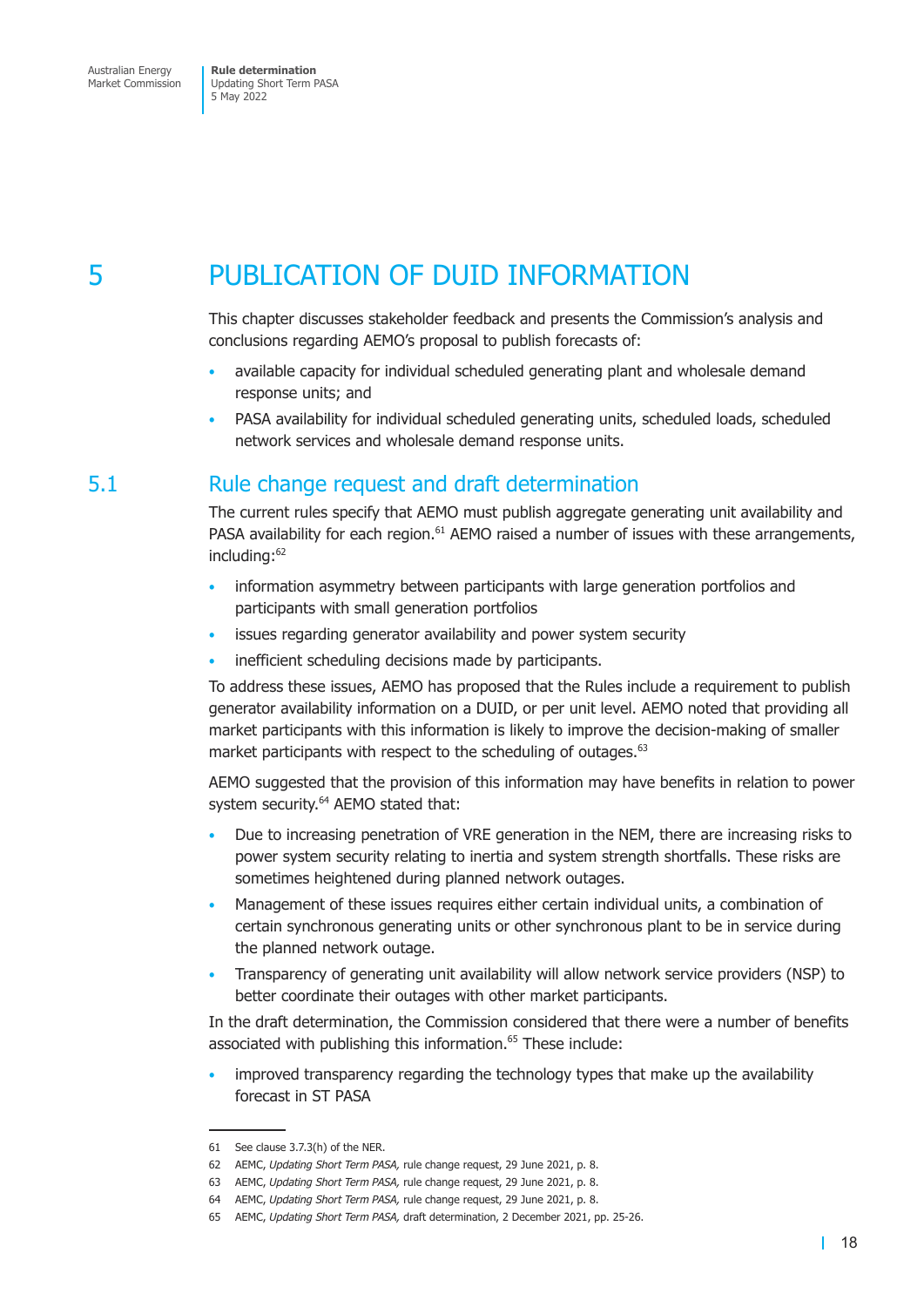- <span id="page-25-0"></span>• improved transparency of the treatment of energy constrained resources in the availability forecast
- improved transparency regarding the potential impact of constraints on market conditions
- improved scheduling of outages between participants and transmission network service providers (TNSP)
- reducing the information asymmetry between participants with large generation portfolios and participants with smaller generation portfolios.

The Commission also noted that there were some costs and risks associated with publishing this information.<sup>66</sup> The publication of this information may increase the possibility of collusion between generators due to increased transparency of availability information. It may also create a greater risk of a generator exploiting a position of market power due to greater visibility of the actions of competing generators.

In the draft determination, the Commission considered that the benefits of publishing this information would outweigh the potential costs and risks.<sup>67</sup>

## 5.2 Stakeholder views on the draft determination

Stakeholders were mostly supportive of publishing generator availability information on a per unit, or DUID level.<sup>68</sup>

Iberdrola Australia argued that there are limited benefits to publishing this information, relative to the potential risks to competition in the NEM. Iberdrola concured with the AER's submission to the consultation paper that increased near real-time insight into the merit order/market curve will provide greatest benefit to those with market power. It suggested that the AEMC needed to consider both short-term and long-term pricing impacts on competition in the market.<sup>69</sup>

## 5.3 Analysis and final decision

The Commission considers that, on balance, the information raised by Iberdrola does not warrant a change to the draft decision. While there may be some risks associated with increased market power, based on the analysis in the draft determination the Commission continues to consider that these risks do not outweigh the benefits of additional transparency being provided to the market.<sup>70</sup>

The Commission's final rule remains the same as the draft rule, which is for AEMO to publish:<sup>71</sup>

<sup>66</sup> AEMC, *Updating Short Term PASA,* draft determination, 2 December 2021, p. 26.

<sup>67</sup> AEMC, *Updating Short Term PASA,* draft determination, 2 December 2021, p. 27.

<sup>68</sup> Submissions to the draft determination: CS Energy, p. 3; Shell Energy, p. 2; Australian Energy Council, p. 1; Hydro Tasmania, p. 1; Origin Energy, p. 1.

<sup>69</sup> Submission to the draft determination: Iberdrola Australia, pp. 2-3.

<sup>70</sup> AEMC, *Updating Short Term PASA,* draft determination, pp. 25-27

<sup>71</sup> See clause 3.7.3(k)(2) and (3) in the final rule. Note that further changes will be made to clauses 3.7.3(h)(1) and (2) following the commencement of the *Intgrating Energy Storage Systems into the NEM* (IESS) rule change. These changes will include bidirectional units, a new participant category created in the IESS rule change.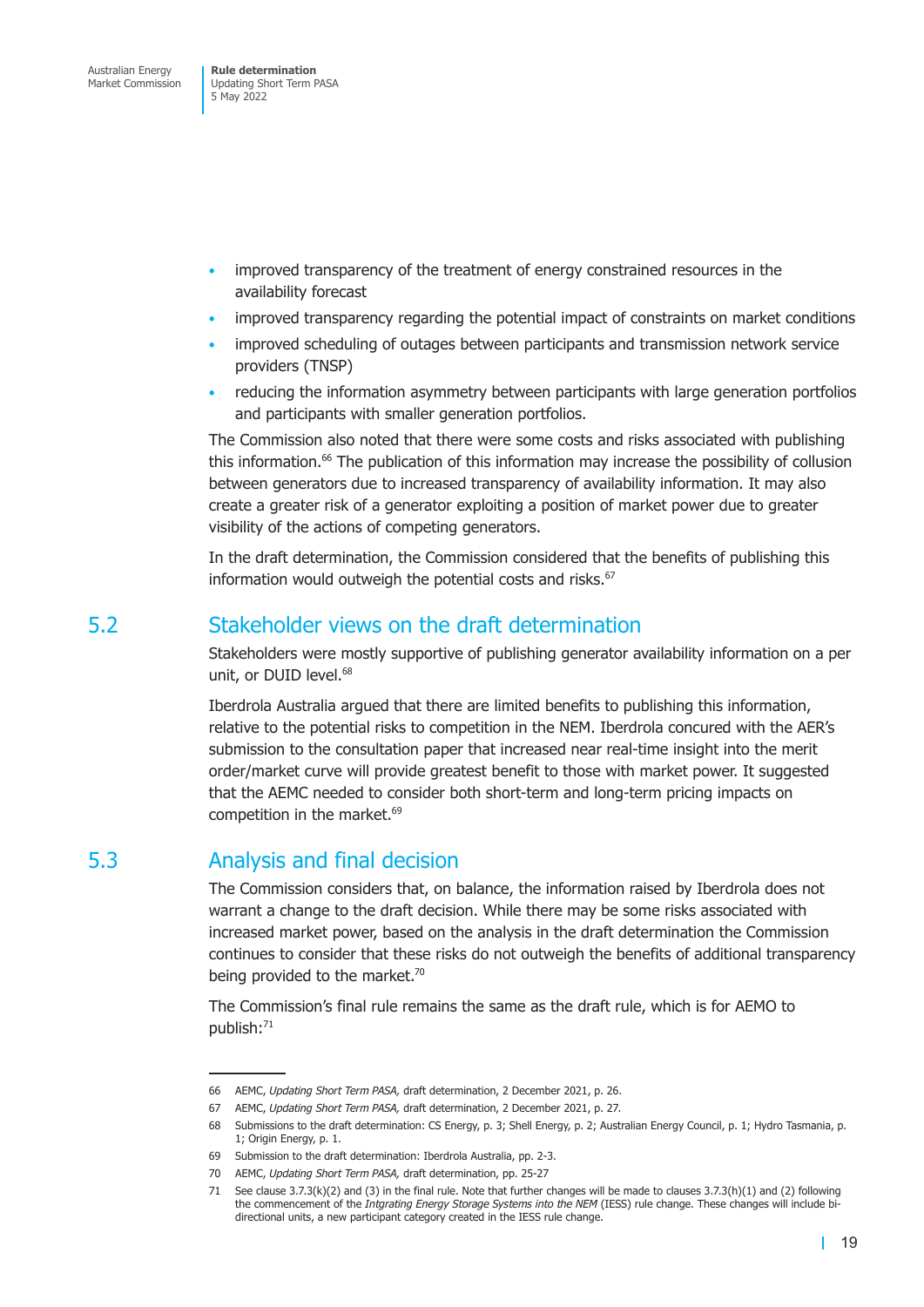- available capacity for individual scheduled generating plant and wholesale demand response units; and
- PASA availability for individual scheduled generating units, scheduled loads, scheduled network services and wholesale demand response units.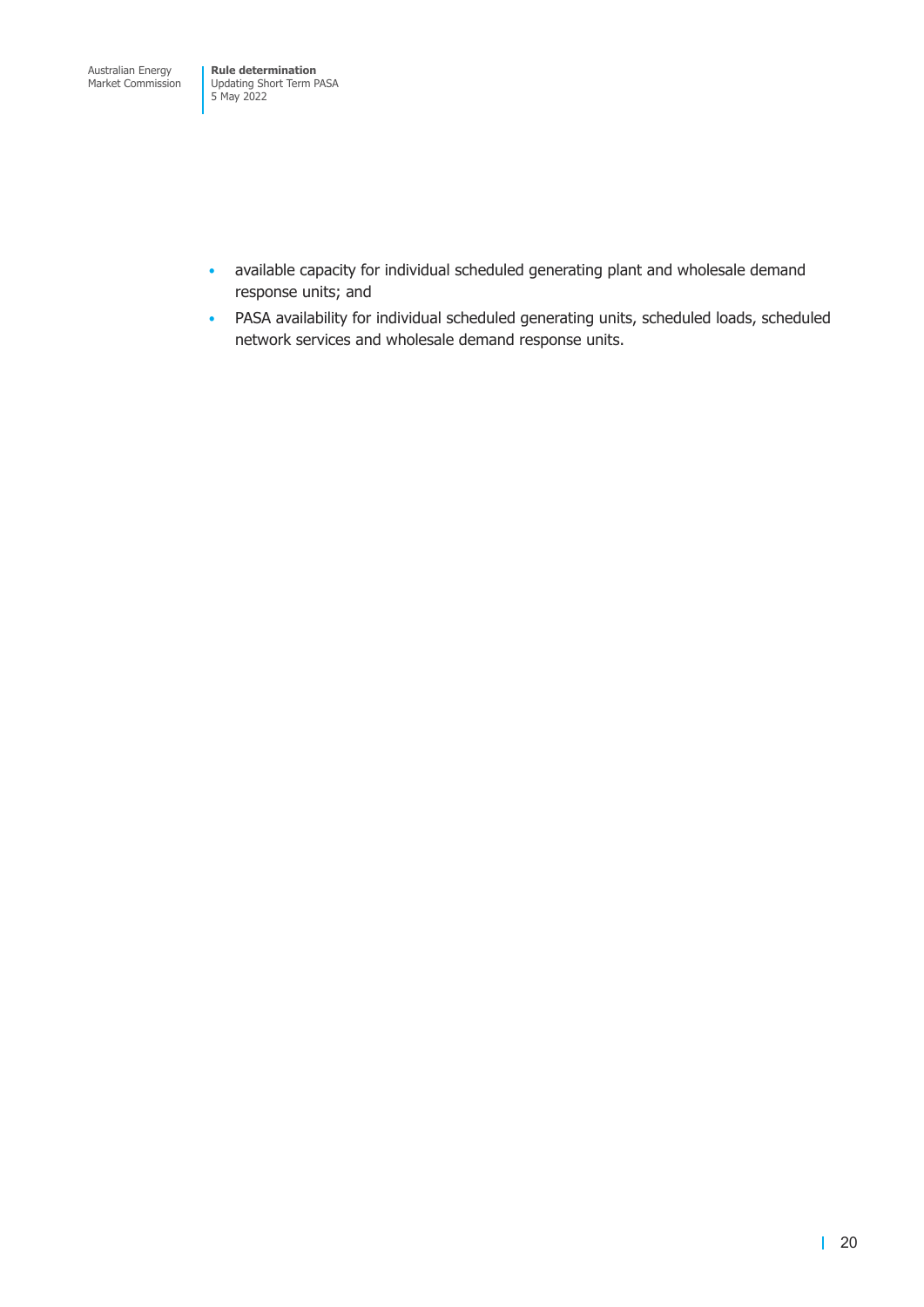<span id="page-27-0"></span>**Rule determination**  Updating Short Term PASA 5 May 2022

## 6 CHANGING DEFINITIONS OF PASA AVAILABILITY AND ENERGY CONSTRAINT

This chapter discusses stakeholder feedback and presents the Commission's analysis and conclusions regarding AEMO's proposal to change the definitions of PASA availability and energy constraint in the NER.

### 6.1 Rule change and draft determination

AEMO has proposed to make some consequential changes to two definitions in the NER as part of this rule change request.<sup>72</sup> The proposed changes aim to better align the definitions with the principles-based approach to ST PASA by removing unnecessary prescription in the NER and allowing for the provision of relevant information to the market.

#### **Energy constraint**

The current definition of energy constraint in the NER is

A limitation on the ability of a generating unit or group of generating units to generate active power due to the restrictions in the availability of fuel or other necessary expendable resources such as, but not limited to, gas, coal, or water for operating turbines or cooling.

AEMO's proposed definition of energy constraint is

A limitation on the capability of a scheduled generating unit or scheduled load to produce or consume energy in a specified period at the level that would occur if the limitation was removed.

In the draft determination, the Commission considered that there were a number of issues related to the current definition of energy constraint.<sup>73</sup> These include:

- the definition of energy constraint unnecessarily refers to fuel types
- the current definition doesn't refer to constraints on load when consuming energy.

The Commission's decision in the draft determination was to change the definition of energy constraint to:<sup>74</sup>

A limitation on the quantity of energy (expressed in MWh) that a scheduled generating unit or scheduled load can produce or consume in a specified period.

The Commission considered that because energy constraint is used in different parts of the NER, with different applicable time periods, it is not appropriate to define a time period in the

<sup>72</sup> AEMC, *Updating Short Term PASA,* rule change request, 29 June 2021, pp. 23-24.

<sup>73</sup> AEMC, *Updating Short Term PASA,* draft determination, 2 December 2021, p. 30.

<sup>74</sup> AEMC, *Updating Short Term PASA,* draft determination, p. 31.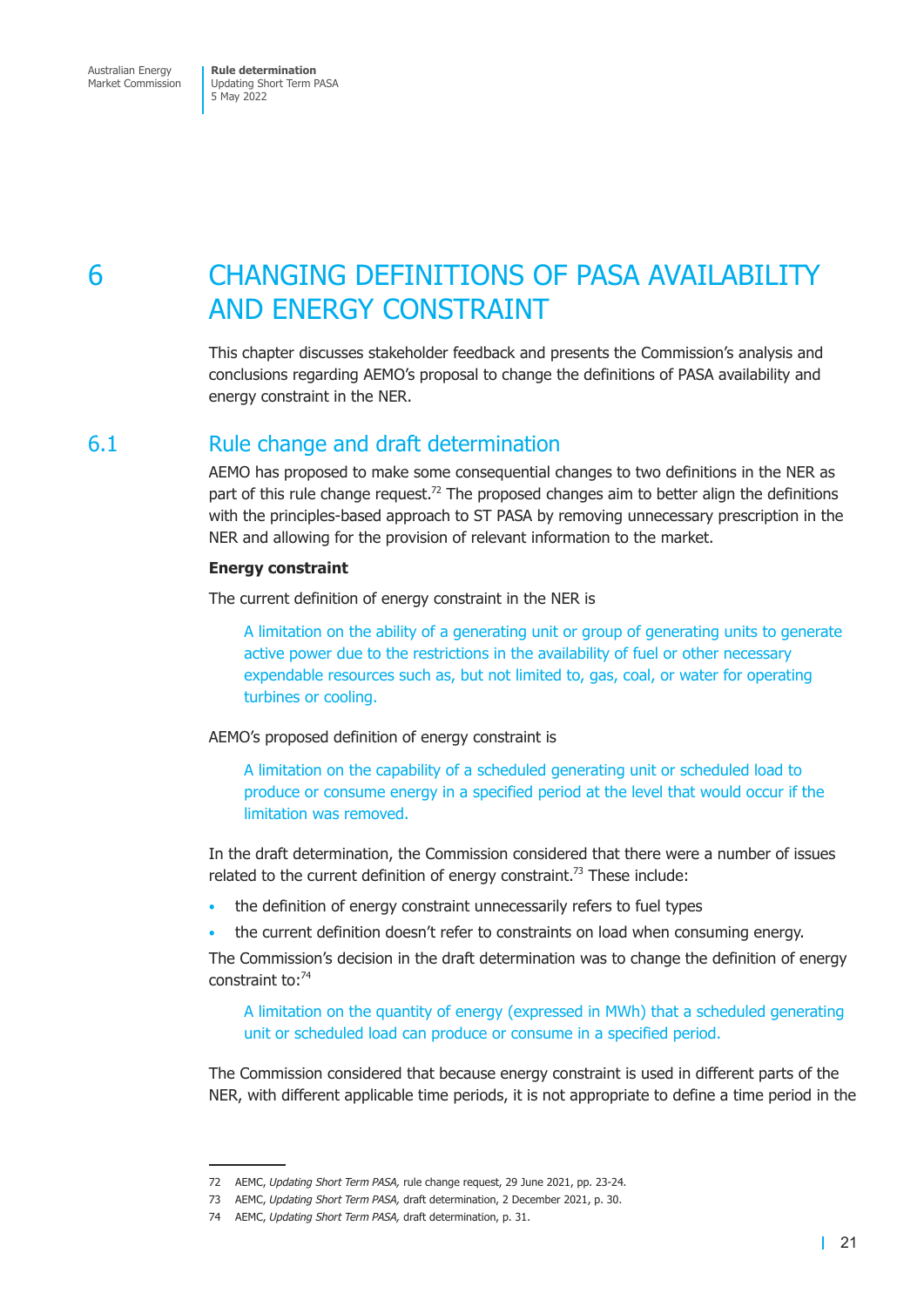NER.<sup>75</sup> Instead, the time period for energy constraints in the context of ST PASA should be specified by AEMO in the ST PASA procedures in consultation with stakeholders. By doing so:

- AEMO will have flexibility to apply energy constraints in the most effective manner regarding ST PASA
- there will be transparency in the ST PASA process, providing participants with certainty about how energy constraints are applied in the ST PASA process.

#### **PASA availability**

The current definition of PASA availability is

The physical plant capability (taking ambient weather conditions into account in the manner described in the procedure described under clause  $3.7.3(q)$ ) of a scheduled generating unit, scheduled load or scheduled network service available in a particular period, including any physical plant capability that can be made available during that period, on 24 hours' notice.

AEMO's proposed definition of PASA availability is

For a scheduled generating unit, scheduled load or scheduled network service in a given period, its available physical plant capability (taking ambient weather conditions into account) and any additional physical plant capability that can be made available during that period within a given recall period in accordance with the reliability standard implementation guidelines.

For a wholesale demand response unit in a given period, it is the maximum available MW wholesale demand response, including any wholesale demand response that can be made available during that period within a given recall period in accordance with the reliability standard implementation guidelines.

In the draft determination, the Commission considered that the current definition of PASA availability arbitrarily defines the recall period as 24 hours. In doing so, the current definition limits the information available to the market in relation to the recall times of different plant. The Commission considered that the current definition of PASA availability can be improved and that as a result, better reliability outcomes could be achieved.<sup>76</sup> The Commission's draft decision was therefore to change the definition of PASA availability to:

For a scheduled generating unit, schedule load or scheduled network service in a given period, its available physical plant capability (taking ambient weather conditions into account) and any additional physical plant capability that can be made available during that period within a given recall period in accordance with the reliability standard implementation guidelines.

For a wholesale demand response unit in a given period, it is the maximum available

<sup>75</sup> See clauses 3.7.3, 3.7C and 4.4.2B of the NER, respectively.

<sup>76</sup> AEMC, *Updating Short Term PASA,* draft determination, 2 December 2021, pp. 31-21.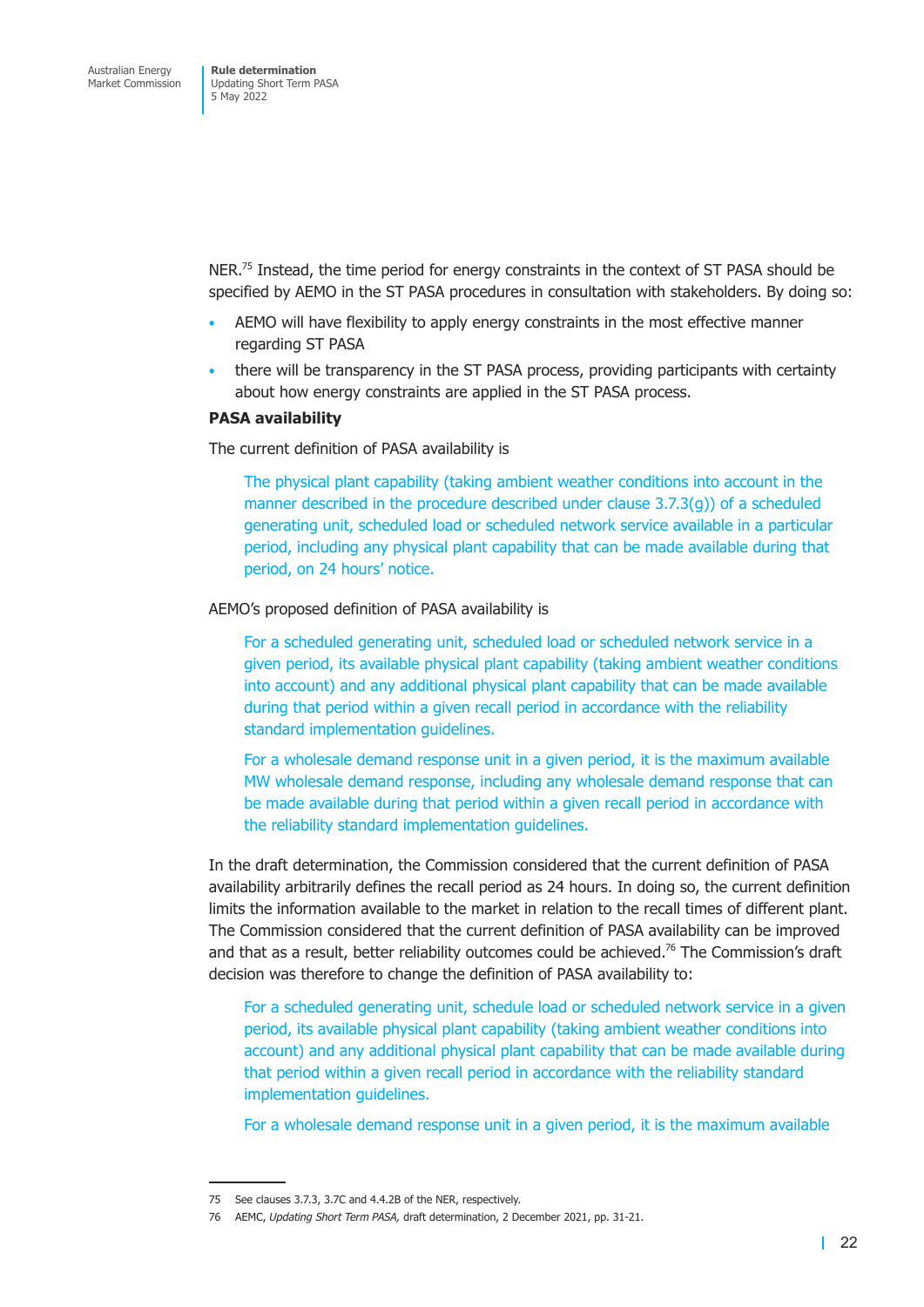> <span id="page-29-0"></span>MW wholesale demand response, including any wholesale demand response that can be made available during that period within a given recall period in accordance with the reliability standard implementation guidelines.

## 6.2 Stakeholder feedback to the draft determination

#### **Energy constraint**

Shell Energy noted that the proposed definition of energy constraint is too broad.<sup>77</sup> Shell has suggested that:

- it introduces a risk that participants may need to provide energy limitation data that may not be able to be calculated for the ST PASA purposes at a highly granular level
- there is no advantage with regards to market information changing from the current trading day based energy limitation framework.

#### **PASA availability**

Some stakeholders were supportive of changing the definition of PASA availability.<sup>78</sup>

- Shell noted that it may be beneficial to allow for different specifications in ST PASA and MT PASA.
- Alinta noted that it recommends that AEMO consider whether the existing system that participants use to submit recall times would still be required.

Origin reiterated concerns around the definition of PASA availability leading to onerous and complex requirements being imposed on participants. It does not support introducing a requirement for generators to provide distinct PASA availability for multiple AEMO-determined recall times per trading interval. Origin also noted that returning units to service involves uncertainty, and that this should be factored into any compliance obligations.<sup>79</sup>

Snowy Hydro noted that it does not believe the benefit in knowing the initial recall time for an outage outweighs the associated costs with requiring participants to bid a changing recall time through each trading interval. It suggests that further consultation is needed with participants to redefine the current 24-hour time frame.<sup>80</sup>

## 6.3 Analysis and final decision

The Commission considers that, on balance, new information provided by stakeholders opposing the draft determination to change the definitions of PASA availability and energy constraint does not warrant a change in the draft decision.

#### **Energy constraint**

The more preferable definition of energy constraint is:

<sup>77</sup> Submission to the draft determination: Shell Energy, pp. 2-3.

<sup>78</sup> Submissions to the draft determination: Alinta Energy, p. 1; Shell Energy, p. 2.

<sup>79</sup> Submission to the draft determination: Origin Energy, p. 1.

<sup>80</sup> Submission to the draft determination: Snowy Hydro, p. 2.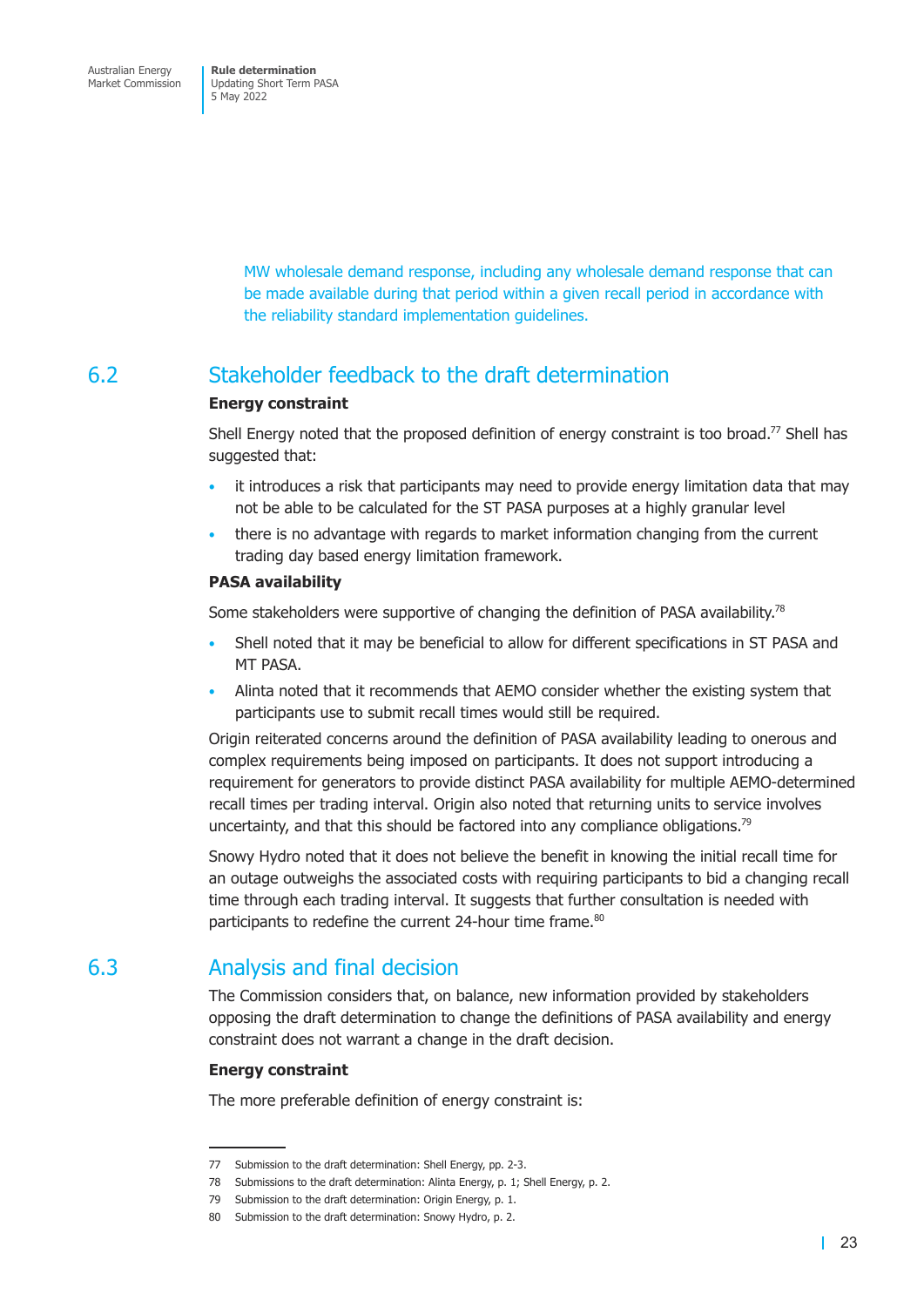#### A limitation on the quantity of energy (expressed in MWh) that a scheduled generating unit or scheduled load can produce or consume in a specified period.

As outlined in the draft determination, the Commission considers that it is not appropriate to define time period in which the term energy constraint applies in the definition. $81$  The term energy constraint is used throughout the NER and is applied to different time periods. The Commission considers that the time period that applies to energy constraints should be defined in the ST PASA procedures. By doing so:

- AEMO will have flexibility to apply energy constraints in the most effective manner regarding ST PASA
- there will be transparency in the ST PASA process, providing participants with certainty about how energy constraints are applied in the ST PASA process
- any changes to the time period that applies to energy constraints in ST PASA will be subject to the *Rules consultation procedures.*

AEMO has stated that it does not intend to move away from the current daily energy constraint framework in the short-term. It has indicated that this may be appropriate in the future. The Commission's final definition will enable AEMO to make any appropriate changes in consultation with stakeholders.

#### **PASA availability**

The more preferable definition of energy constraint is:

For a scheduled generating unit, scheduled load or scheduled network service in a given period, its available physical plant capability (taking ambient weather conditions into account) and any additional physical plant capability that can be made available during that period within a given recall period in accordance with the reliability standard implementation guidelines.

For a wholesale demand response unit in a given period, it is the maximum available MW wholesale demand response, including any wholesale demand response that can be made available during that period within a given recall period in accordance with the reliability standard implementation guidelines.

The Commission considers that this definition will enable more relevant information to be used by AEMO to provide a better indication of likely future market conditions. Instead of a blanket 24-hour recall time, AEMO and market participants will have greater visibility of the actual recall time of plant. The Commission considers that this information will likely improve reliability and security outcomes.

The Commission is aware that there concerns with the specific implementation of this change. This change will be a key focus of AEMO's consultation on the ST PASA procedures. Furthermore, AEMO has indicated that it is not intending to make changes that will place onerous requirements on participants.

<sup>81</sup> AEMC, *Updating Short Term PASA,* draft determination, p. 31.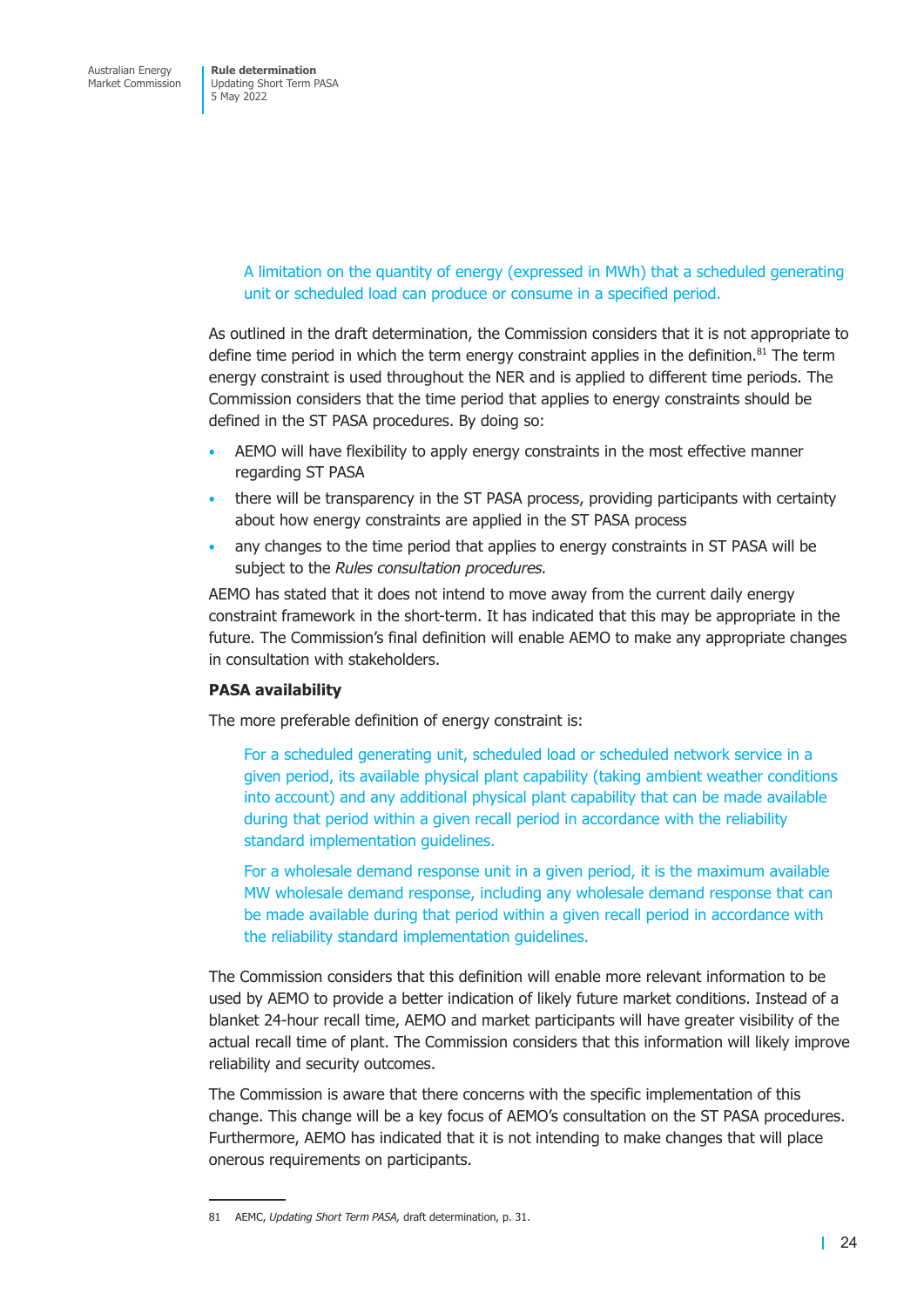## <span id="page-31-0"></span>7 IMPLEMENTATION

The Commission has changed the commencement date from quarter three 2023 in the draft rule to 31 July 2025 in the final rule.

This change is based on advice from AEMO that following a more detailed assessment, there are a number of complex issues that require additional time to implement the final rule. $82$ These issues include:

- The complexity in moving from the current regional model to a granular nodal model, and the time associated with vendors providing the necessary products.
- The need to use the same resources on multiple concurrent projects, including the implementation of the *Integrating Energy Storage Systems into the NEM* rule change.
- The need for industry testing at various stages of the project.

Since receiving this information from AEMO (which is published on the Commission's website), the Commission and AEMO have both engaged with stakeholders regarding this change. The Commission notes that no stakeholders have raised issues with the change to the implementation date.

Under the final rule, the changes to ST PASA will be implemented by 31 July 2025. The final rule also includes a transitional arrangement that obligates AEMO to publish the ST PASA procedures by 30 April 2025, three months before the commencement of the final rule. This will provide industry time to comply with the ST PASA procedures before they come in to effect.

The final rule also includes a transitional arrangement that allows AEMO to begin consulting on the ST PASA procedures as defined in the new rules two weeks following the publication of the final rule.

Finally, there is a transitional arrangement that changes to clause  $3.7.3(h)(5)(v)$  will commence alongside the *Integrating Energy Storage Systems into the NEM* rule change on 1 July 2024.83 This is because both the ST PASA rule and the *Integrating Energy Storage Systems into the NEM* rule make a change to this clause. Rather than having a change commencing in 2024 and a second, enduring change commencing in 2025, bringing the change to this provision forward to 2024 will reduce overall implementation costs and complexity for AEMO and stakeholders.

<sup>82</sup> Submission to the draft determination: AEMO (received 14 March 2022), p. 1.

<sup>83</sup> See Schedule 2 in the final rule.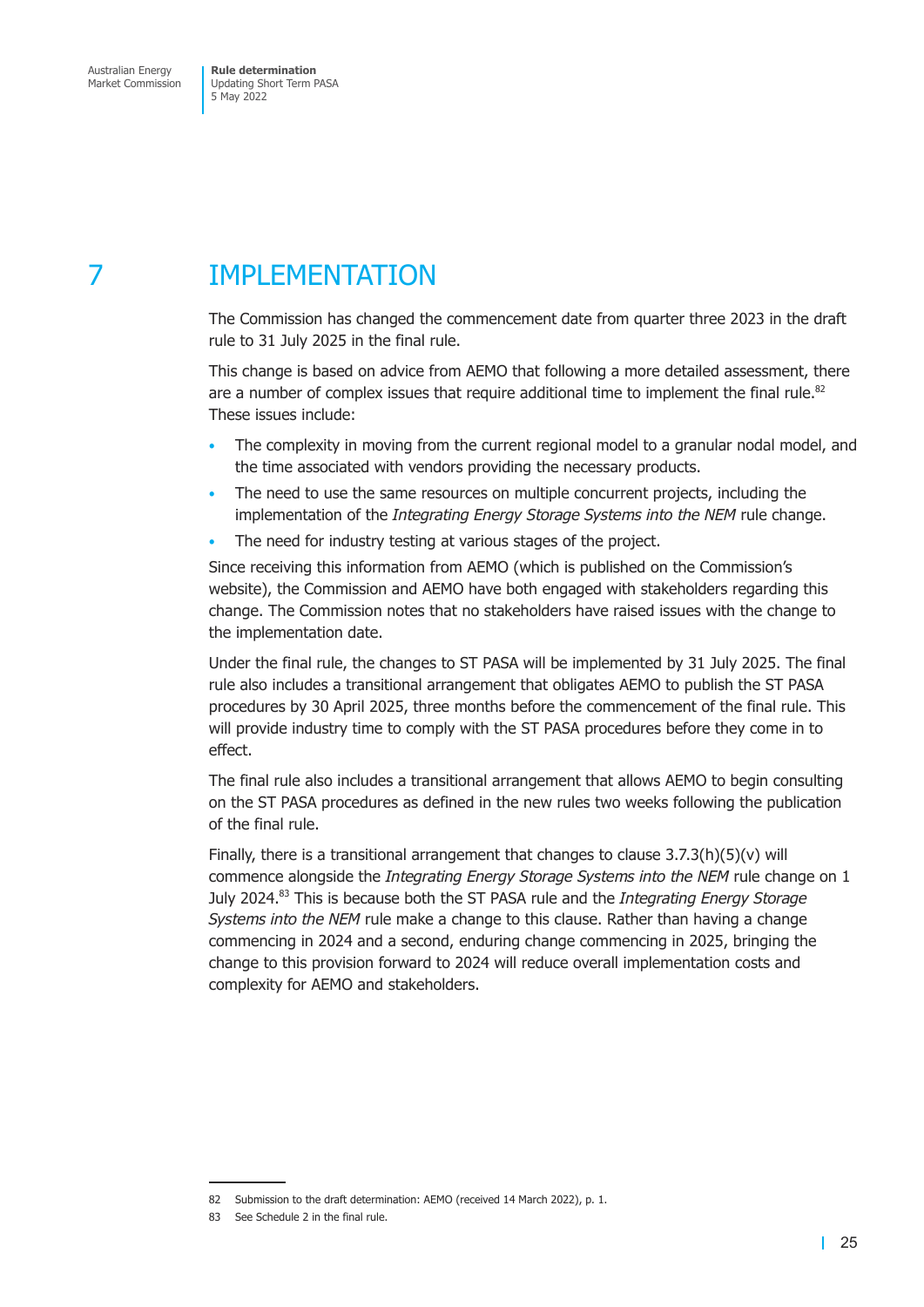## <span id="page-32-0"></span>ABBREVIATIONS

| AEMC           | Australian Energy Market Commission                     |
|----------------|---------------------------------------------------------|
| AEMO           | Australian Energy Market Operator                       |
| AER            | Australian Energy Regulator                             |
| Commission     | See AEMC                                                |
| Duid           | Dispatchable unit identifier                            |
| LOR.           | Lack of reserves                                        |
| MT PASA        | Medium term projected assessment of system<br>adequacy  |
| NEL.           | National Electricity Law                                |
| <b>NEO</b>     | National electricity objective                          |
| <b>NSP</b>     | Network service provider                                |
| PASA           | Projected assessment of system adeqacy                  |
| <b>PD PASA</b> | Pre-dispatch projected assessment of system<br>adequacy |
| <b>RLDG</b>    | Reserve level declaration guidelines                    |
| RERT           | Reliability and Emergency Reserve Trader                |
| RSIG           | Reliability Standard Implementation Guidelines          |
| <b>ST PASA</b> | Short term projected assessment of system adequacy      |
| TNSP           | Transmission network service provider                   |
|                |                                                         |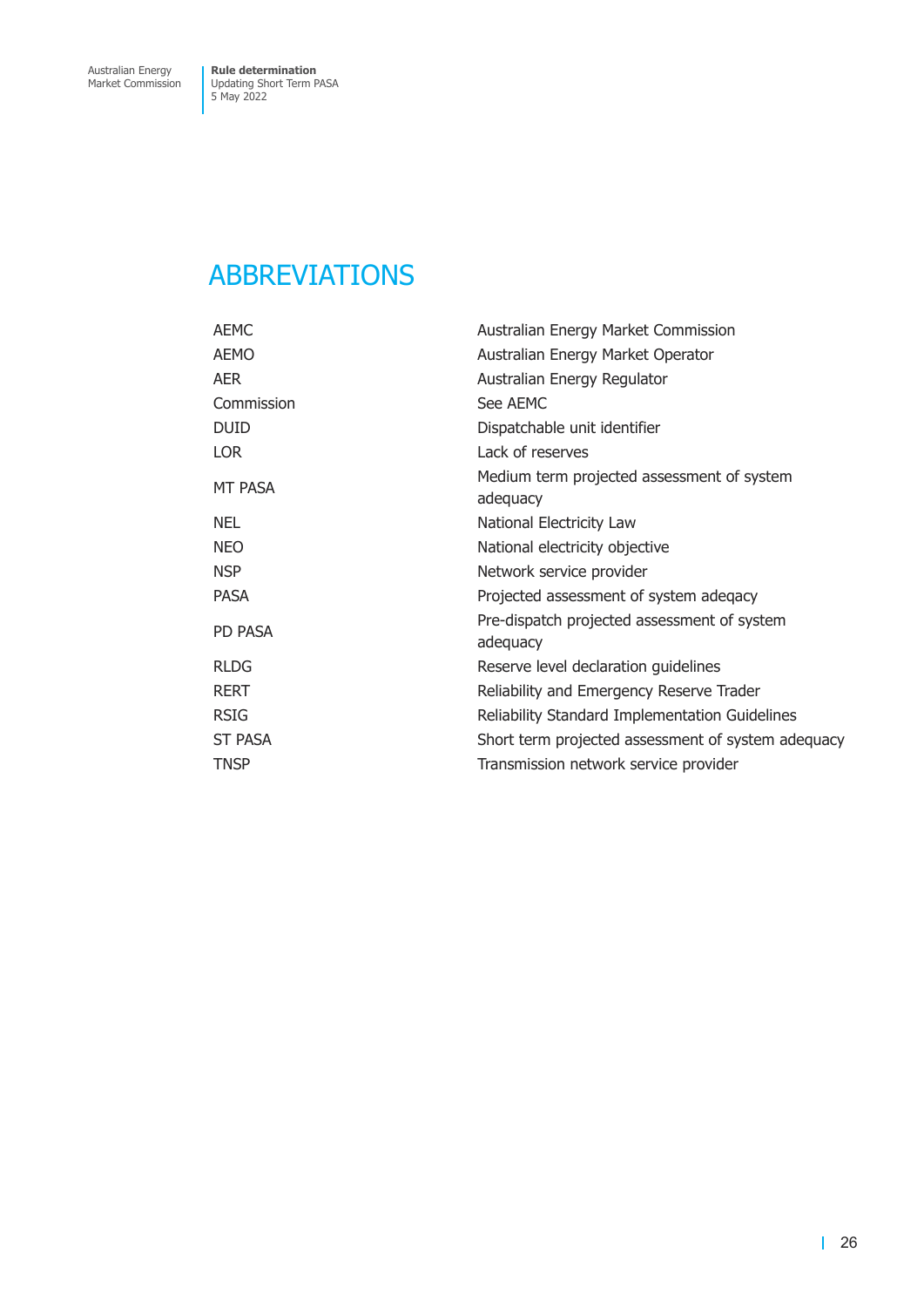## <span id="page-33-0"></span>A SUMMARY OF OTHER ISSUES RAISED IN SUBMISSIONS

This appendix sets out the issues raised in the first round of consultation on this rule change request and the AEMC's response to each issue. If an issue raised in a submission has been discussed in the main body of this document, it has not been included in this table.

| <b>STAKEHOLDER</b> | <b>ISSUE</b>                                                                                                                                                                                                                                                               | <b>AEMC RESPONSE</b>                                                                                                                                                                                                                                                                                                                     |
|--------------------|----------------------------------------------------------------------------------------------------------------------------------------------------------------------------------------------------------------------------------------------------------------------------|------------------------------------------------------------------------------------------------------------------------------------------------------------------------------------------------------------------------------------------------------------------------------------------------------------------------------------------|
| Snowy Hydro        | Need to define what minor or administrative<br>changes are.                                                                                                                                                                                                                | Minor or administrative change is a commonly used term that refers<br>to changes such as addressing typographical and formatting errors<br>and other non-material changes. The Commission therefore<br>considers that there is no need to define it in the rules.                                                                        |
| Snowy Hydro        | The benefits and costs (of publishing DUID<br>availability information) assessment by the<br>Commission makes no mention of the<br>inadequate transparency requirements for non-<br>scheduled customers, who are not required to<br>notify the market of their intentions. | The Commission has previously considered the threshold at which<br>market participants must provide certain information to AEMO. The<br>Commission did not make a rule, deciding that the existing<br>arrangements were sufficient. For more information, see the Non-<br>scheduled generation and load in central dispatch rule change. |
| Shell Energy       | Use of the term Registered Participant may place<br>additional complex requirements on participants<br>that currently have no obligations.                                                                                                                                 | The rule drafting in clause 3.7.3(h) states that each relevant<br>registered participant must submit information to AEMO. The<br>relevant participants are specified in sub-paragraphs (1) and (2).                                                                                                                                      |
| Shell Energy       | Shell would prefer that the Rules require AEMO<br>to conduct a formal cost-benefit analysis prior to<br>making any additional information requests from<br>market participants.                                                                                            | The Commission does not consider that it is appropriate to conduct a<br>formal cost-benefit analysis on every proposed change.                                                                                                                                                                                                           |
| Hydro Tasmania     | To ensure maximum visibility and utility for<br>market participants, Hydro Tasmania proposed<br>modifying clause 3.7.3(c) to include publication                                                                                                                           | The Commission encourages AEMO to publish the SCED<br>mathematical formulation if it is legally able to do so.                                                                                                                                                                                                                           |

**Table A.1: Summary of other issues raised in submissions**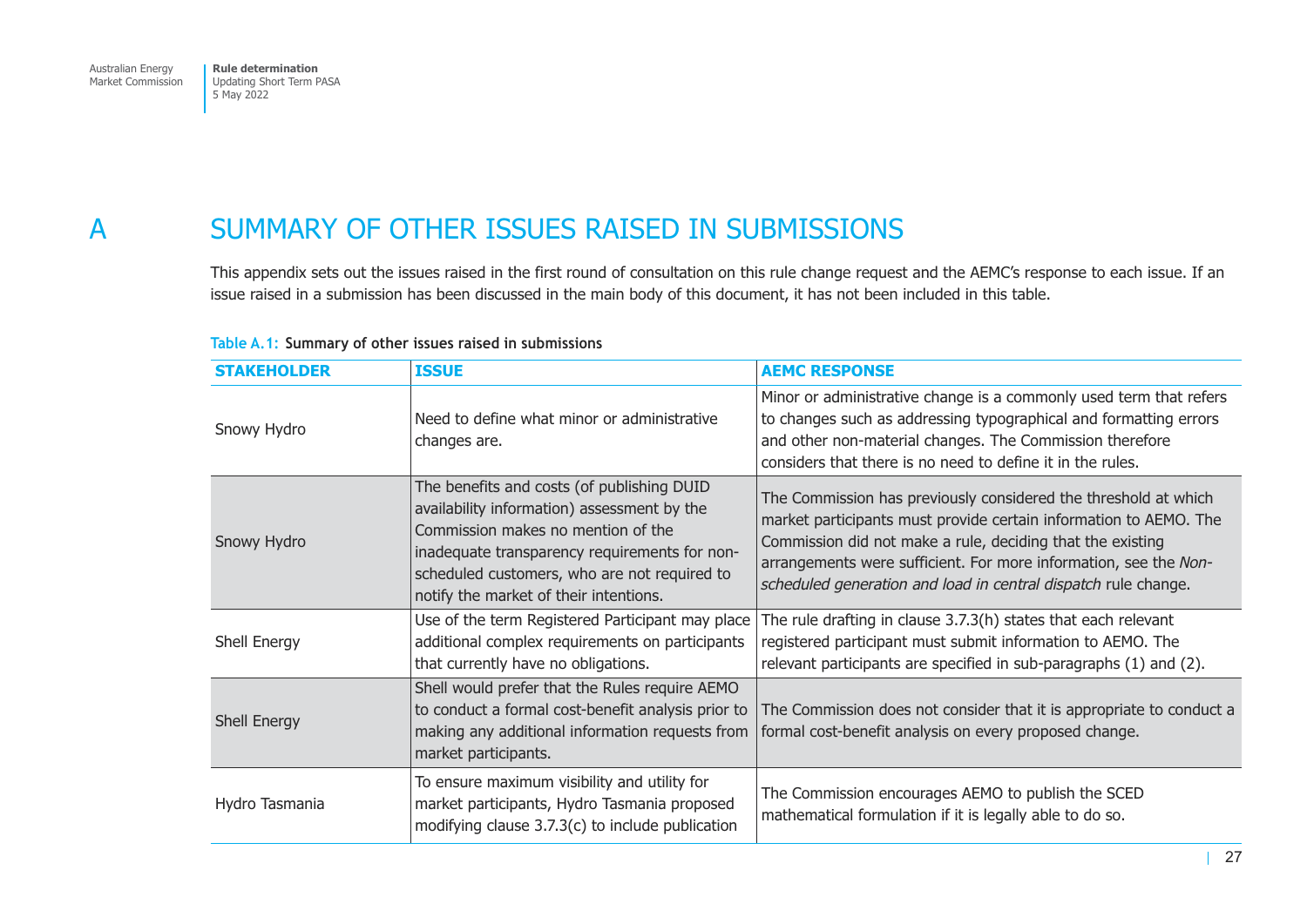**Rule determination**  Updating Short Term PASA 5 May 2022

| <b>STAKEHOLDER</b> | <b>ISSUE</b>                                                                               | <b>AEMC RESPONSE</b>                                                                                      |
|--------------------|--------------------------------------------------------------------------------------------|-----------------------------------------------------------------------------------------------------------|
|                    | of SCED optimisation, including how any<br>uncertainty margins are calculated.             |                                                                                                           |
| Energy Australia   | Rules recognise that AEMO must give due<br>consideration to issues raised by stakeholders. | Clause 8.9(f) and (j) of the NER states that the consulting party<br>must consider all valid submissions. |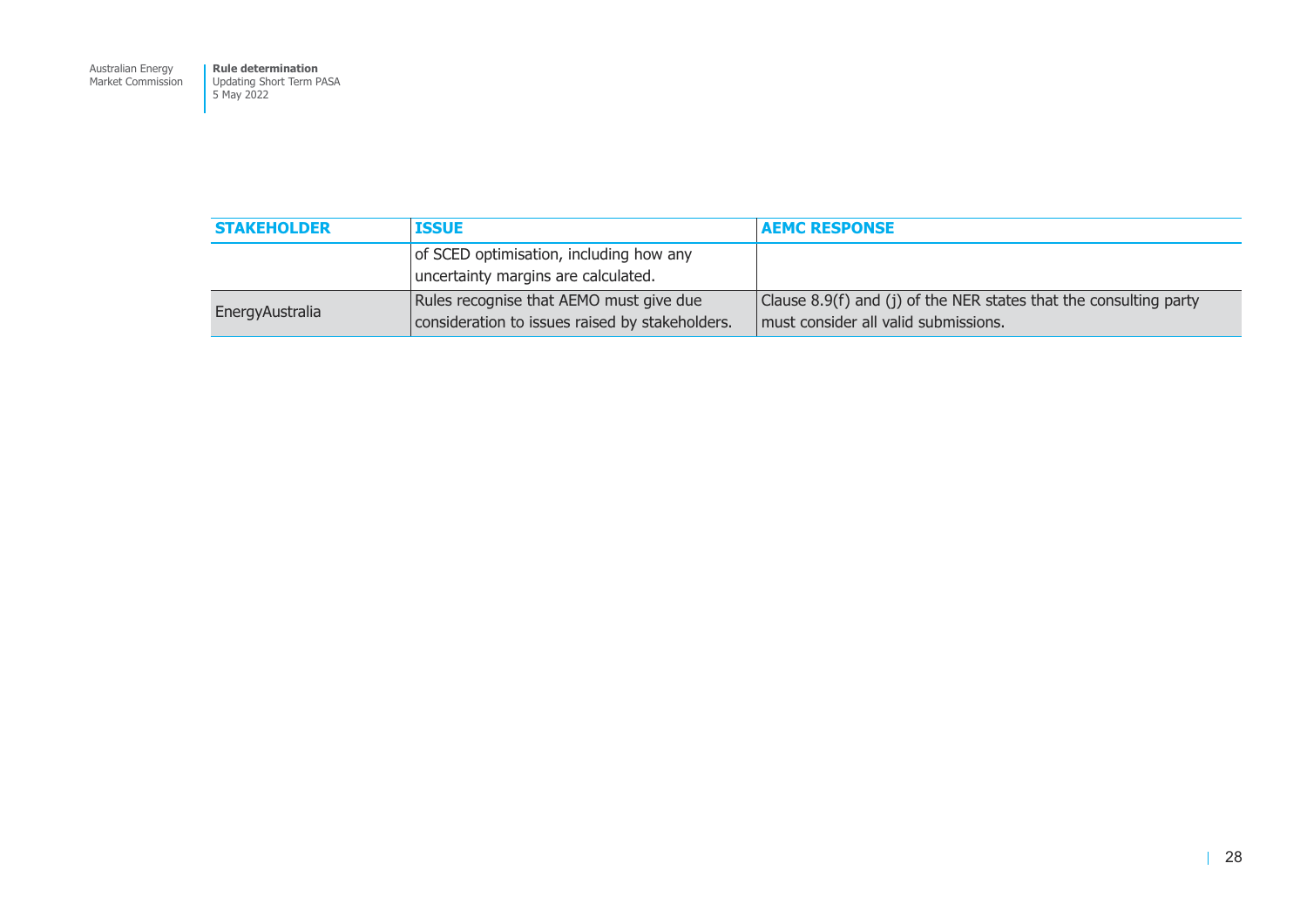<span id="page-35-0"></span>**Rule determination**  Updating Short Term PASA 5 May 2022

## B LEGAL REQUIREMENTS UNDER THE NEL

This appendix sets out the relevant legal requirements under the NEL for the AEMC to make this final rule determination.

### B.1 Final rule determination

In accordance with s. 102 of the NEL the Commission has made this final rule determination in relation to the rule proposed by AEMO.

The Commission's reasons for making this final rule determination are set out in section 2.4.

A copy of the more preferable final rule is attached to and published with this final rule determination. Its key features are described in section 2.4.

### B.2 Power to make the rule

The Commission is satisfied that the more preferable final rule falls within the subject matter about which the Commission may make rules. The more preferable final rule falls within s. 34 of the NEL as it relates to the operation of the national electricity market; the operation of the national electricity system for the purposes of safety, security and reliability of that system; and the activities of persons (including Registered Participants) participating in the national electricity market or involved in the operation of the national electricity system. (s. 34(1)(a)(i), (ii) and (iii)). Further, the more preferable final rule falls within the matters set out in Schedule 1 to the NEL as it relates to the operation of generating systems, transmission systems, distribution systems or other facilities.

### B.3 Commission's considerations

In assessing the rule change request the Commission considered:

- its powers under the NEL to make the rule
- the rule change request
- submissions received during first round consultation
- the Commission's analysis as to the ways in which the proposed rule will or is likely to, contribute to the NEO.

There is no relevant Ministerial Council on Energy (MCE) statement of policy principles for this rule change request.<sup>84</sup>

The Commission may only make a rule that has effect with respect to an adoptive jurisdiction if satisfied that the proposed rule is compatible with the proper performance of Australian Energy Market Operator (AEMO)'s declared network functions.<sup>85</sup> The more preferable final

<sup>84</sup> Under s. 33 of the NEL the AEMC must have regard to any relevant MCE statement of policy principles in making a rule. The MCE is referenced in the AEMC's governing legislation and is a legally enduring body comprising the Federal, State and Territory Ministers responsible for energy. On 1 July 2011, the MCE was amalgamated with the Ministerial Council on Mineral and Petroleum Resources. The amalgamated council is now called the COAG Energy Council.

<sup>85</sup> Section 91(8) of the NEL.